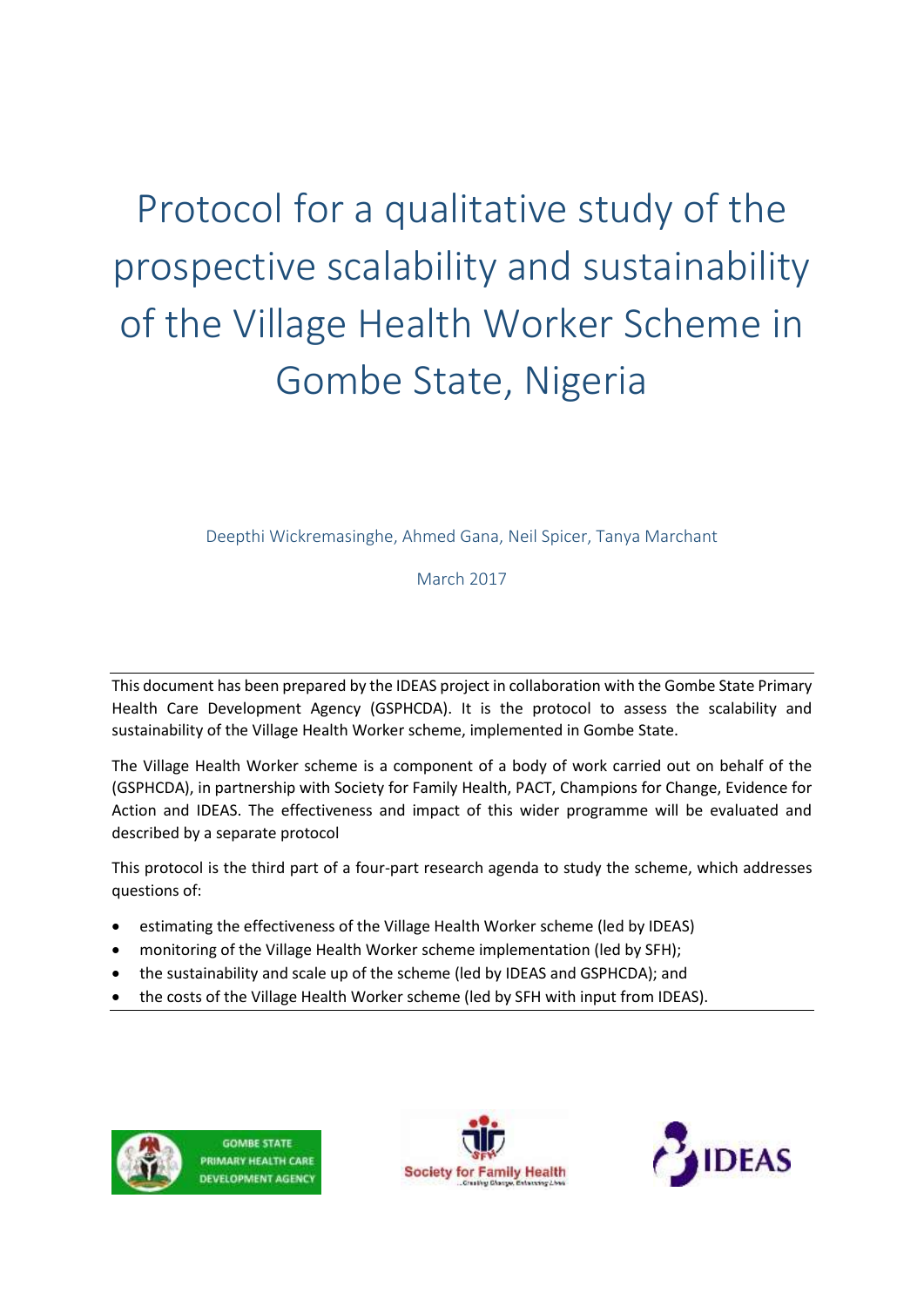## Background and rationale

Global maternal and neonatal mortality rates have fallen over the 25 years to 2015, but remain comparatively high in Nigeria, where the maternal mortality rate (MMR) stood at 560 per 100,000 live births in 2015, and the neonatal mortality rate was 34 per 1,000 live births. 1

Reasons these rates are high encompass both supply and demand side issues. Supply side issues relate to low attendance for antenatal care and poor uptake of health facility delivery, minimal skilled attendance at birth, such as family behaviours that do not encourage the use of maternal and newborn health care services, and lack of access to those services. Access to affordable health care services includes not only physical access, but also financial and socio-cultural constraints and a lack of appropriate information. In rural settings in particular, there is a preference for home births and senior family members often deny pregnant women and women in labour permission to seek care at health facilities.

The Village Health Worker (VHW) scheme is a Federal initiative; the National Primary Health Care Development Agency has developed a National Road Map for VHWs with an emphasis on promoting maternal and newborn health services at primary health care facilities in particular. The Subsidy Reinvestment and Empowerment Programme, Maternal and Child Health (SURE-P MCH) Programme introduced VHWs in the northern States of Katsina, Jigawa and Zamfara<sup>2</sup>, in 2013-2014. In Gombe State, in northeastern Nigeria, the Gombe State Primary Health Care Development Agency (SPHCDA) is working with the Society for Family Health (SFH) to introduce VHWs who will work with the community, families and individuals to increase knowledge and encourage changes in attitudes and practice by:

- 1. encouraging the uptake of maternal, newborn and child health services
- 2. promoting healthy behaviours to families in the home at household level, including adequate and safe water, good hygiene and sanitation practices, optimal breast feeding, thermal care and cord care for newborn babies and home care during sickness
- 3. undertaking preventive interventions for mothers unable or unwilling to attend ANC at facilities, or who decide to deliver at home, and ultimately some curative interventions
- 4. identifying and referring pregnant women at risk of pregnancy complications and sick newborns and mothers in the immediate postnatal period

VHWs perform a similar role to Accredited Social Health Activists (ASHAs) in India and the Women's Development Army (WDA) in Ethiopia in providing a link between communities and the health system. Figure 1 shows how their work will contribute to appropriate timely and complete community-based care for mothers and infants across the continuum of care and increase the uptake of routine and emergency-based facility care.

In Nigeria, the VHW scheme also aligns with the National Task Shifting/ Task Sharing Policy by equipping this new cadre of health workers to fulfil the originally intended role of the Community Health Extension Workers (CHEWs), whose work is now mainly within health facilities, making up for a shortage of trained nurses and midwives, particularly in remote areas.

**<sup>.</sup>** <sup>1</sup> Countdown to 2030 Maternal, Newborn & Child Survival: Nigeria Health Data- 2015 Profile. [http://countdown2030.org/documents/2015Report/Nigeria\\_2015.pdf](http://countdown2030.org/documents/2015Report/Nigeria_2015.pdf)

<sup>2</sup> Findley SE, Afenyadu G, Okoli U, et al. *Implications of the SURE-P MCH National Village Health Worker Experience in Northern Nigeria for the Road Map for Village Health Workers in Nigeria.* Journal of Community Medicine & Health Education, 2016. 6:2.<http://dx.doi.org/10.4172/2161-0711.1000419>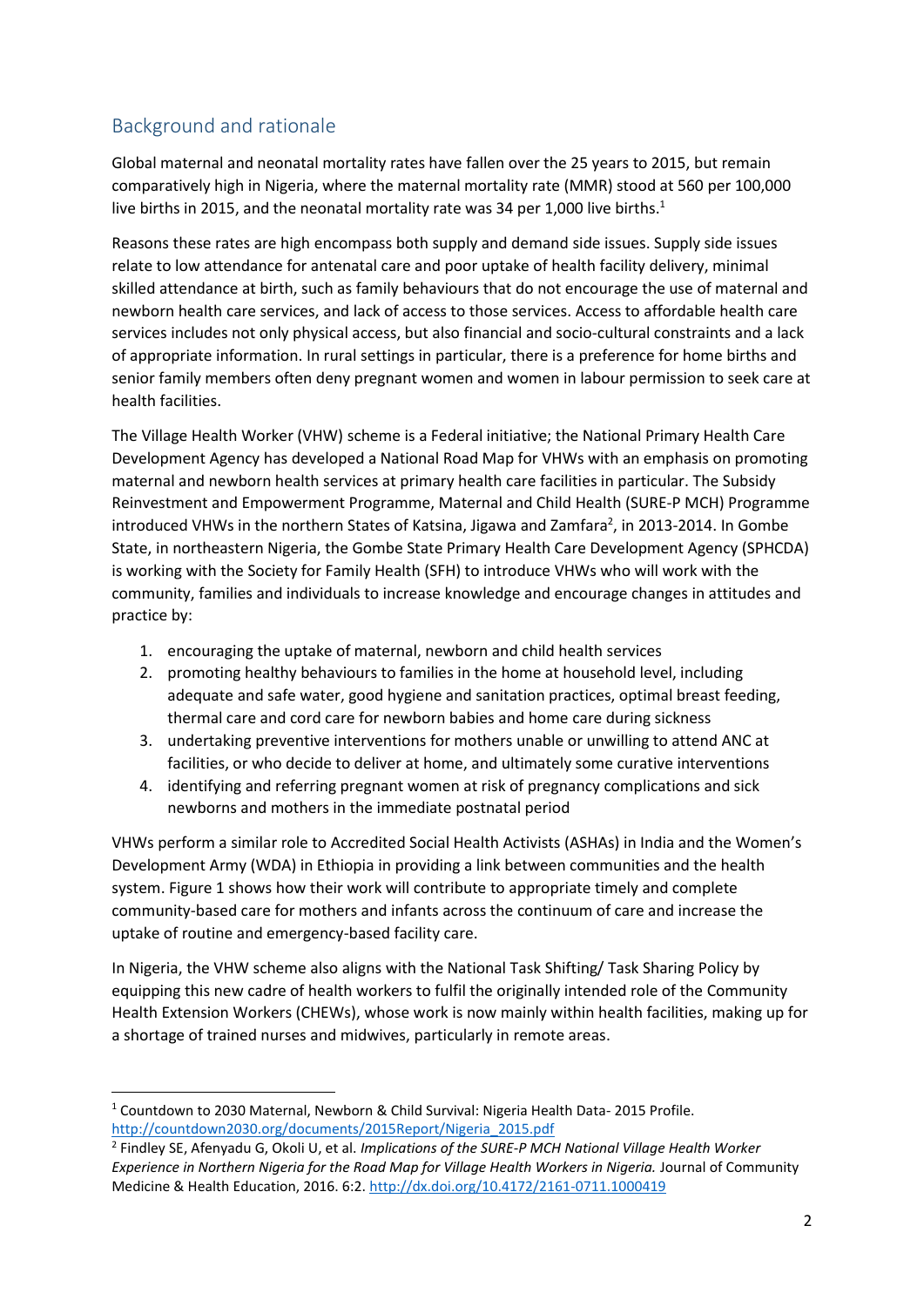

Figure 1: Village health workers' contribution to appropriate and timely community-based and facility care

The VHWs are women, preferably married and preferably living within the local community where they work, and are supervised and supported by a CHEW from their local primary health care facility and the local ward development committee (WDC). Each CHEW supervises around 10 VHWs per ward.

In Gombe State, the VHW scheme is part of a wider programme that SFH is implementing to improve community care of newborns and pregnant women. It builds on SFH's previous Frontline Worker Programme, which worked with traditional birth attendants and volunteers from the Federation Of Muslim Women's Associations in Nigeria (FOMWAN). The VHWs have a more formal role, as the link between the community and primary health care services. Implementation of the VHW scheme began in the third quarter of 2016, with the recruitment, training and deployment of approximately 1,200 VHWs to work in the State-designated 57 priority wards. These priority wards comprise half the wards of the 11 Local Government Areas (LGAs) in Gombe State. VHWs have undergone formal training for three weeks using a standard manual for Gombe State, adapted from the national curriculum and training guideline. Once trained they have received a utility kit that has been developed to equip and supply them regularly with essential medical supplies, job aids and equipment. They also receive regular supervised training by a CHEW and SFH Programme Officers who has been formally trained on supportive supervision, using a standard guideline. In addition, VHWs will have five weeks' field training in the community to gain practical experience of community mobilisation and community practice. A second round of training to expand VHWs skills is planned for later in 2017.

SFH is responsible for the initial training of VHWs and their CHEW supervisors, equipping VHWs with a kit containing the tools and materials they need for their job and, for the first few months, paying them a monthly stipend of 4,000 naira (13 USD). CHEW supervisors receive a monthly stipend of 3,000 naira (9.8 USD) to cover transport costs, particularly to access hard-to-reach areas. Measures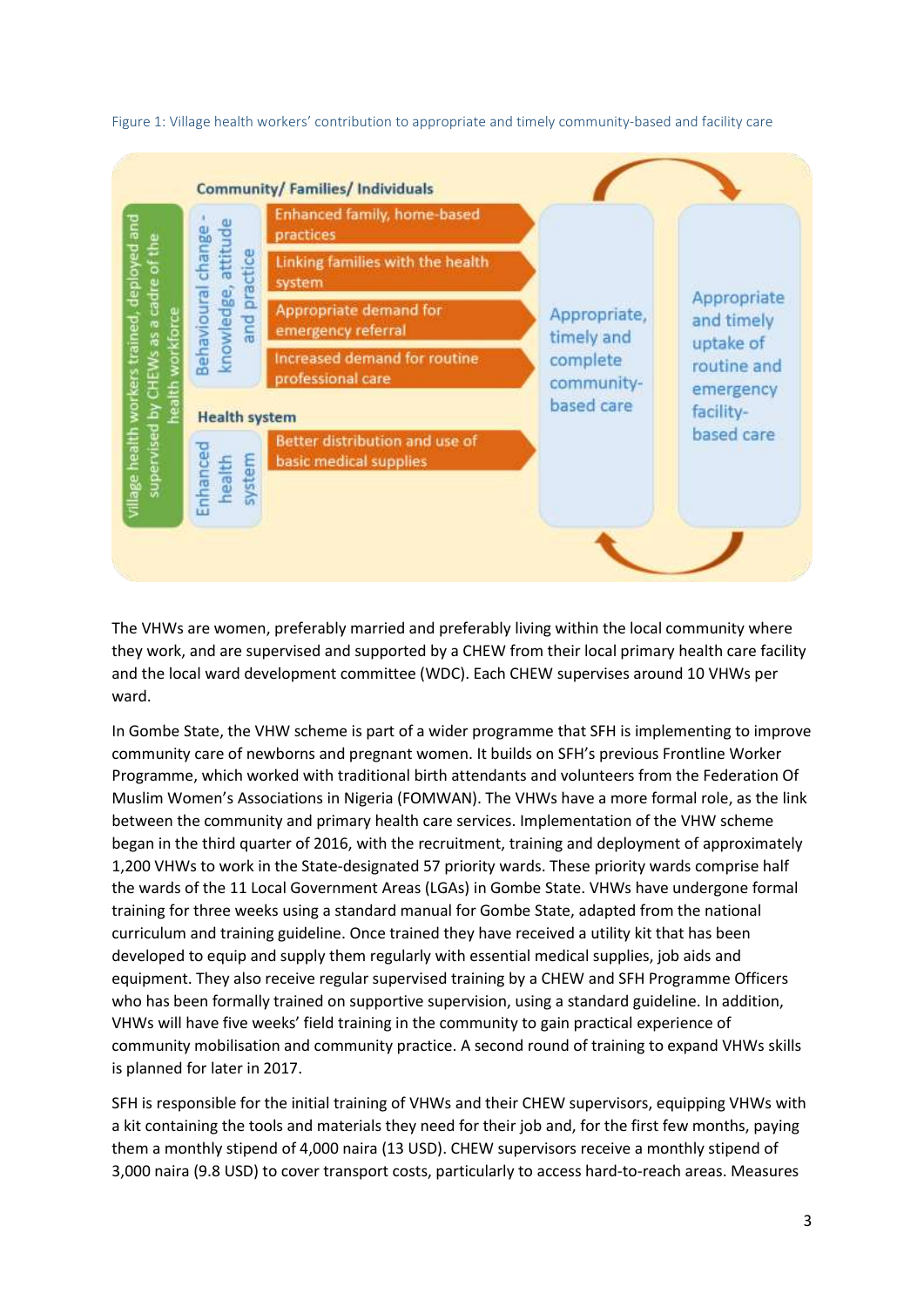planned towards ensuring the sustainability of the scheme, include steps to affirm the SPHCDA's ownership of it, by the SPHCDA facilitating the initial monthly stipend payments and agreeing to take over those payments after the scheme's set-up phase, and also by training CHEWs as trainers for future cadres of VHWs. In addition, while SFH is responsible for current monitoring of the scheme, it is also developing a simple e-based tracking system for the SPHCDA to use when it takes over responsibility for monitoring and evaluation.

#### Value and justification

This study is part of a body of evaluation work being undertaken in collaboration with the SPHCDA and SFH, Pact, Champions for Change and Evidence for Action, that is intended to build up a full picture of the VHW scheme in Gombe State. The other studies will focus on:

- estimating the effectiveness of the Village Health Worker scheme (led by IDEAS)
- monitoring of the Village Health Worker scheme implementation (led by SFH)
- examining the costs of the Village Health Worker scheme (led by SFH with input from IDEAS).

Although the VHW scheme is less than a year old, this exploratory study of its scalability and sustainability is hoped help to inform the SPHCDA's intended expansion of the scheme to the other 57 wards within Gombe State, as well as contributing to any future scale up of the initiative across Nigeria by the National State Primary Health Care Development Agency. More broadly, this study is a contribution to the global body of knowledge about factors that could affect the scale-up and sustainability of health care innovations in resource-poor settings and is likely to be of interest to an international audience of donors, implementers and researchers.

The aim of this study is therefore, to understand the factors that would contribute to making the VHW scheme sustainable at scale across Gombe State and potentially throughout Nigeria.

At three different points in time, key stakeholders in the VHW scheme will be interviewed or invited to participate in focus group discussions to reflect on different phases of the scheme: setting up, densification and the mature phase, including any changes or adjustments that are made over time, particularly those relating to its scalability and sustainability. The setting up phase of the scheme involved all aspects of introducing the scheme in to the 57 wards and selecting, initial training and equipping the first cadre of VHWs, training CHEWs to supervise and deploy them, setting up the monitoring processes and arranging SPHCDA systems for disbursing the stipend. The densification phase involves VHWs being trained in additional skills; SFH developing an electronic software that the SPHCDA will use when it takes over responsibility for monitoring the scheme; and the SPHCDA funding the monthly stipend payments. The mature phase is when the VHWs have been fully trained and the SPHCDA has taken over full management of the scheme and plans for scaling to the rest of the State are in place. This study will be undertaken in collaboration with the SPHCDA and is intended to contribute to strengthening state government capacity to conduct qualitative research.

### **Objectives**

The objectives of this study are to:

- 1. Assess the:
	- a. Scalable attributes of the VHW scheme, as outlined in the table in Appendix 1, including the scheme's effectiveness and advantages, observable benefits,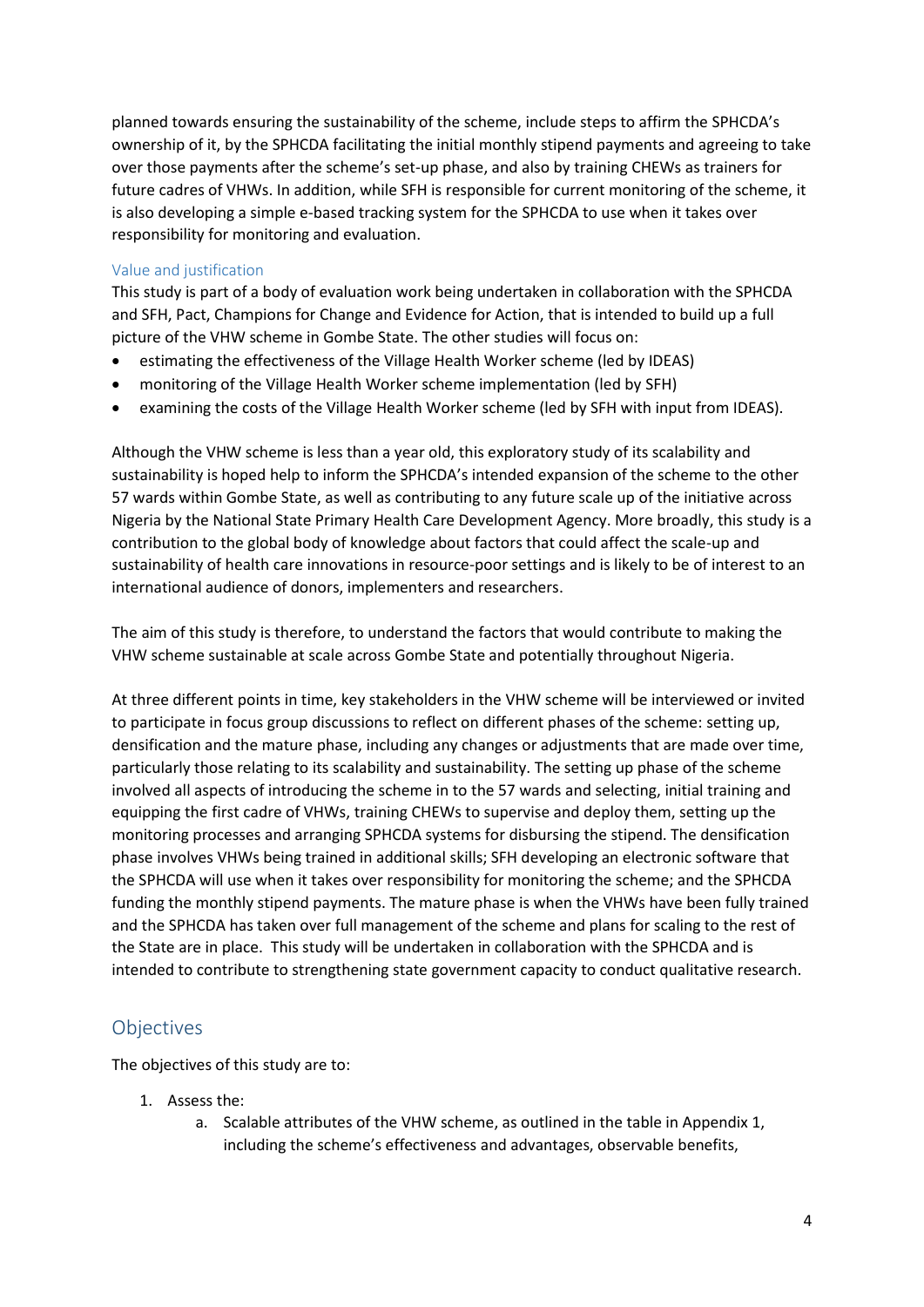acceptability to health workers and communities, and simplicity and costs, as well as potential challenges

- b. Key actions required to foster sustainability at scale of the VHW Scheme relating to the following dimensions: within the innovation design, financial and political sustainability, institutionalisation, organisational capacity and programmatic sustainability, routinisation and social sustainability<sup>3</sup>
- 2. Identify the factors, both within the scheme and the broader health system, socio-economic and geographical contexts, that might inhibit its sustainability and scale-up and how those barriers might be overcome
- 3. Assess the critical factors that motivate and help to retain village health workers, including financial incentives, conversion to a permanent Government paid job, training opportunities, free health care benefits, commendation within the community, an enabling working environment and logistics support
- 4. Draw on the findings of the VHW implementation evaluation to make recommendations to the SPHCDA and ultimately federal government on the scalability and sustainability of the scheme

For this study, *scale-up* is defined as: government adoption and implementation of health innovations, increasing geographical reach to benefit a greater number of people beyond externallyfunded implementers' programme districts. *Sustainability* is defined as: the continued, long-term implementation and effective operation of a health innovation as a fully integrated component of the existing local health system, without external support. The close association between these two terms would suggest that for the VHW scheme, both its scale-up and sustainability potential should be considered.

## Team roles

The IDEAS lead researcher on this study is Deepthi Wickremasinghe, in collaboration with the Gombe SPHCDA lead Dr Ahmed Gana (Executive Secretary), who will lead the work on objective 3, to assess the critical factors that motivate and help to retain VHWs. This study will be supported by Neil Spicer as Senior Academic and Tanya Marchant as Co-Principal Investigator for IDEAS, and by SFH as ongoing implementation and evaluation collaborators. In addition, local field interviewers will be contracted to conduct and document some of the interviews and focus group discussions and members of the SPHCDA will be invited to attend the orientation and training to contribute to their capacity development for conducting qualitative research.

## Study setting

**.** 

Operating as part of the National Road Map for VHWs, the VHW scheme in Gombe State has been introduced in the SPHCDA's 57 priority wards within the state's 11 LGAs, with the intention that the SPHCDA will scale it up to the other 57 wards from the end of 2018. Its set-up and initial implementation is one aspect of an integrated programme to improve community care of newborns and pregnant women in Gombe State that is being implemented by SFH. Other components include fora for mothers-in-law and men to raise awareness and promote behaviour, strengthening the capacity of ward development committees to bring about behaviour change for MNH, emergency

<sup>3</sup> Based on the four elements of sustainability defined by Torpey, Mwanda, Thompson et al. *From project aid to sustainable HIV services: a case study from Zambia*. J Int AIDS Soc. 2010. 13.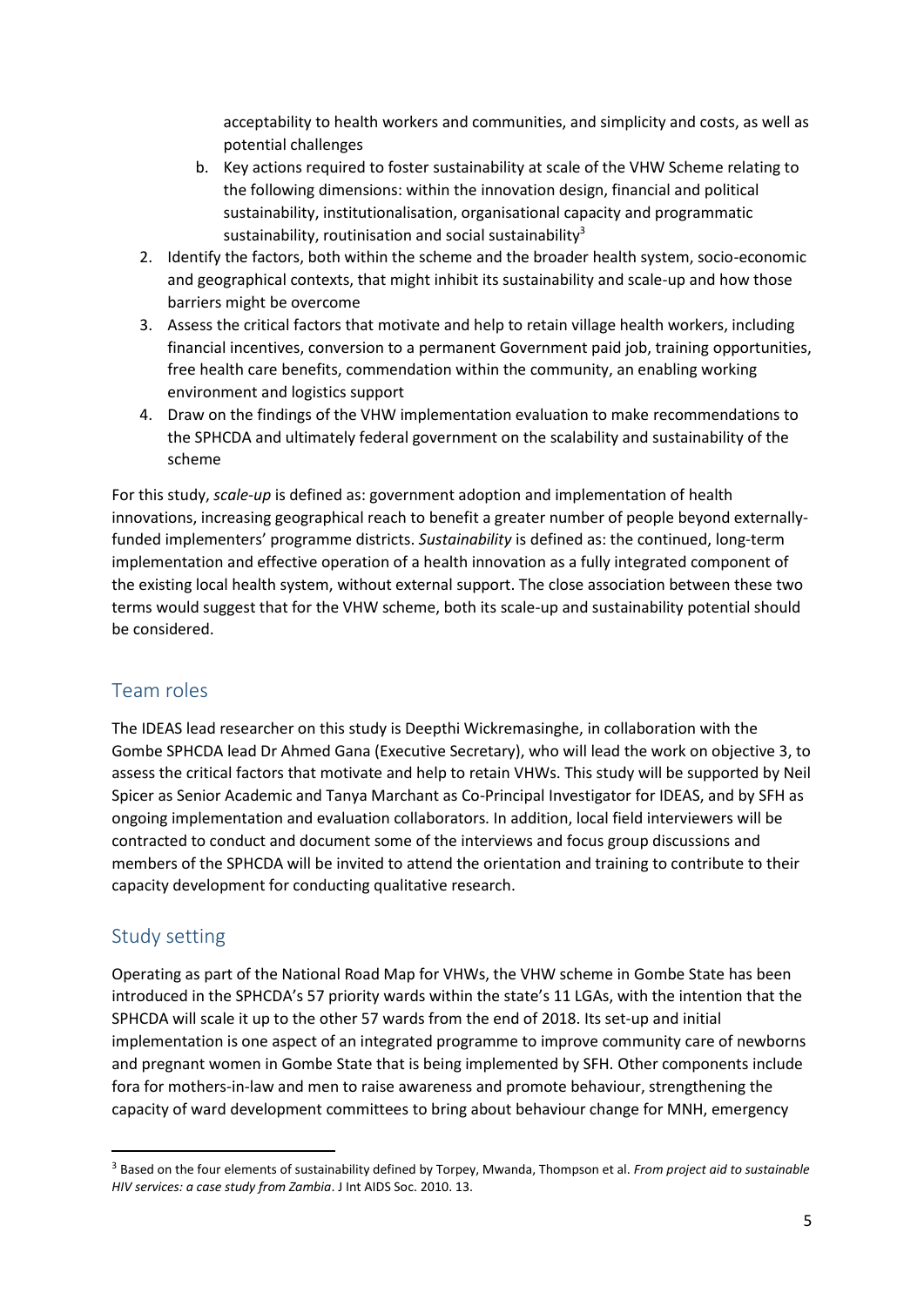transport through the Emergency Transport Service and Community Transport Volunteers, and supplying essential commodities to facilitate improved quality of care. Other initiatives in Gombe that complement the VHW scheme, include the State Accountability and Quality Improvement Project (SAQIP) mothers' groups, which also aim to raise awareness and encourage and uptake of MNH services, as well as improving literacy and household income generation, and are being implemented by PACT, and the work of Champions for Change and Evidence for Action.

## Study design

**.** 

Figure 2 shows how we conceptualise the development for the VHW scheme in Gombe State based on Engeström's model of an expansive learning cycle, involving a series of learning actions. <sup>4</sup> This originates from his theory of development work research, a form of action research intended to facilitate organisational change. The study of the prospective scalability and sustainability of the VHW scheme encompasses actions 5 and 6 of the cycle – implementation, and reflecting on and evaluating the process. It will create an iterative process between these two actions, before moving on to the final action in the cycle, consolidation. Therefore, this study will consist of three rounds of data collection, to capture the thinking, processes and development of the VHW scheme in Gombe State at three different points in time over 18 months, reflecting on the set-up, densification and mature stages of the scheme. Each round of data collection, will be followed by rapid analysis and feedback of the information collected, to help inform implementation going forward and identify areas for follow up in future interviews.

Figure 2: Expansive learning cycle for the VHW scheme and the position of this study within it

<sup>4</sup> Engeström Y, Sannino A. Studies of expansive learning: Foundations, findings and future challenges. *Educational Research Review.* 2010. 5 (1): 1-24. <https://pdfs.semanticscholar.org/a04c/39965299e8a408aa9fe95a3db1f428d89e92.pdf>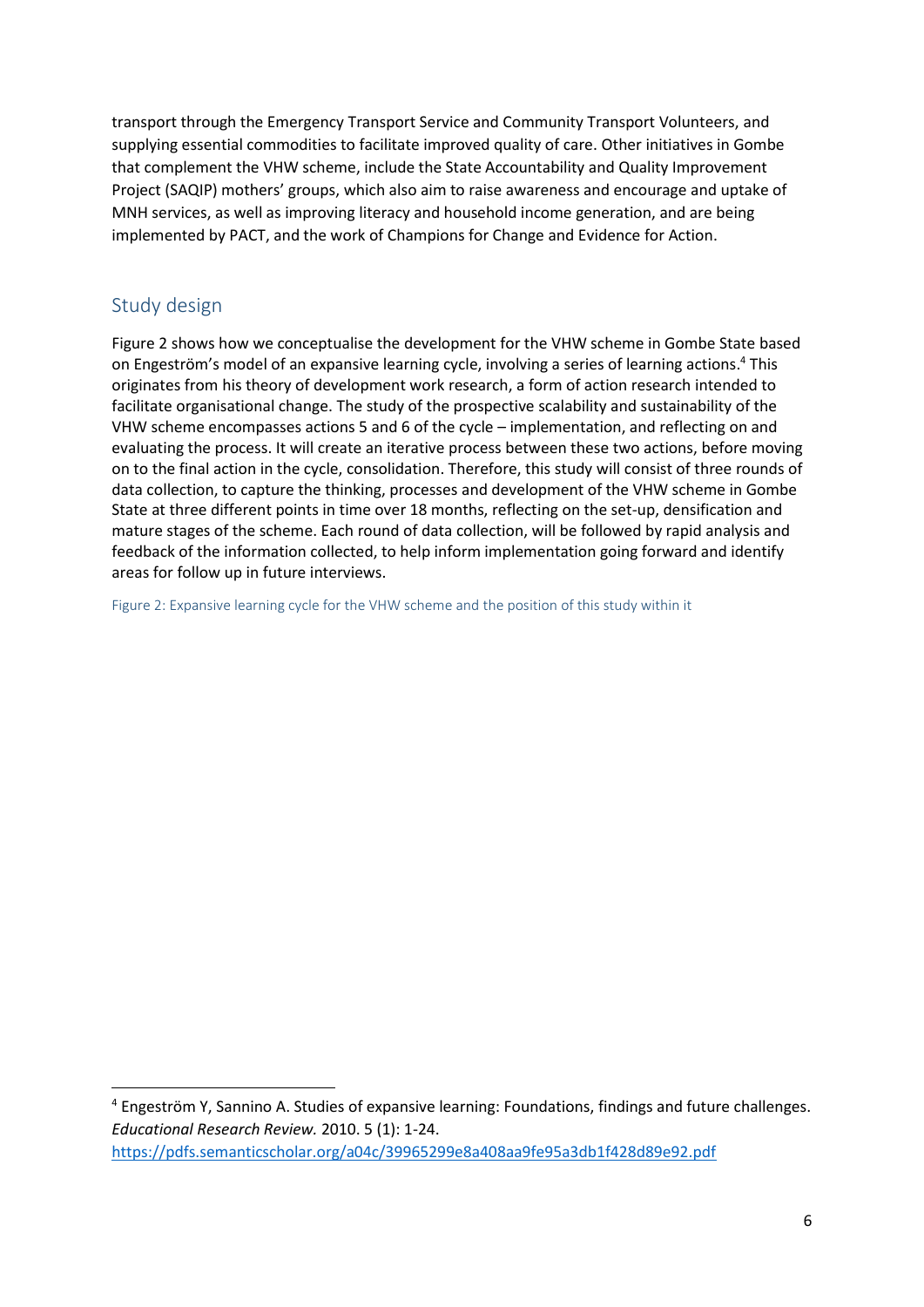

Three rounds of in-depth qualitative interviews will be conducted with purposively selected key stakeholders from the State and LGA levels, i.e. members of the SPHCDA and SFH to reflect on the set-up, densification and mature phases of the VHW scheme. In the first and third rounds, separate focus group discussions are also planned with the LGA Primary Health Care and MCH Coordinators, Monitoring & Evaluation Officers and Ward Focal Persons; WDC members and local community leaders (including district heads and religious leaders); CHEWs and facility in-charges who supervise VHWs; and VHWs respectively for two comparison wards. Additionally, separate focus group discussions are planned for the third round with beneficiaries and their husbands in two comparison wards, to gain their views on interactions with VHWs and local embeddedness of the scheme and to triangulate data collected in the other focus groups from a different viewpoint. This embeddedness underlies the effective functioning of village health workers in providing a link between the community and health services, and the real contribution they can make towards strengthening the broader health system, its efficiency and efficacy. Moreover, how the community perceives and accepts village health workers may also have an impact on their motivation and retention. The three rounds of data collection will take place every six months from July 2017 and each will include rapid analysis and the production of a research brief to share with the stakeholders ahead of the next round of interviews. (Figure 3)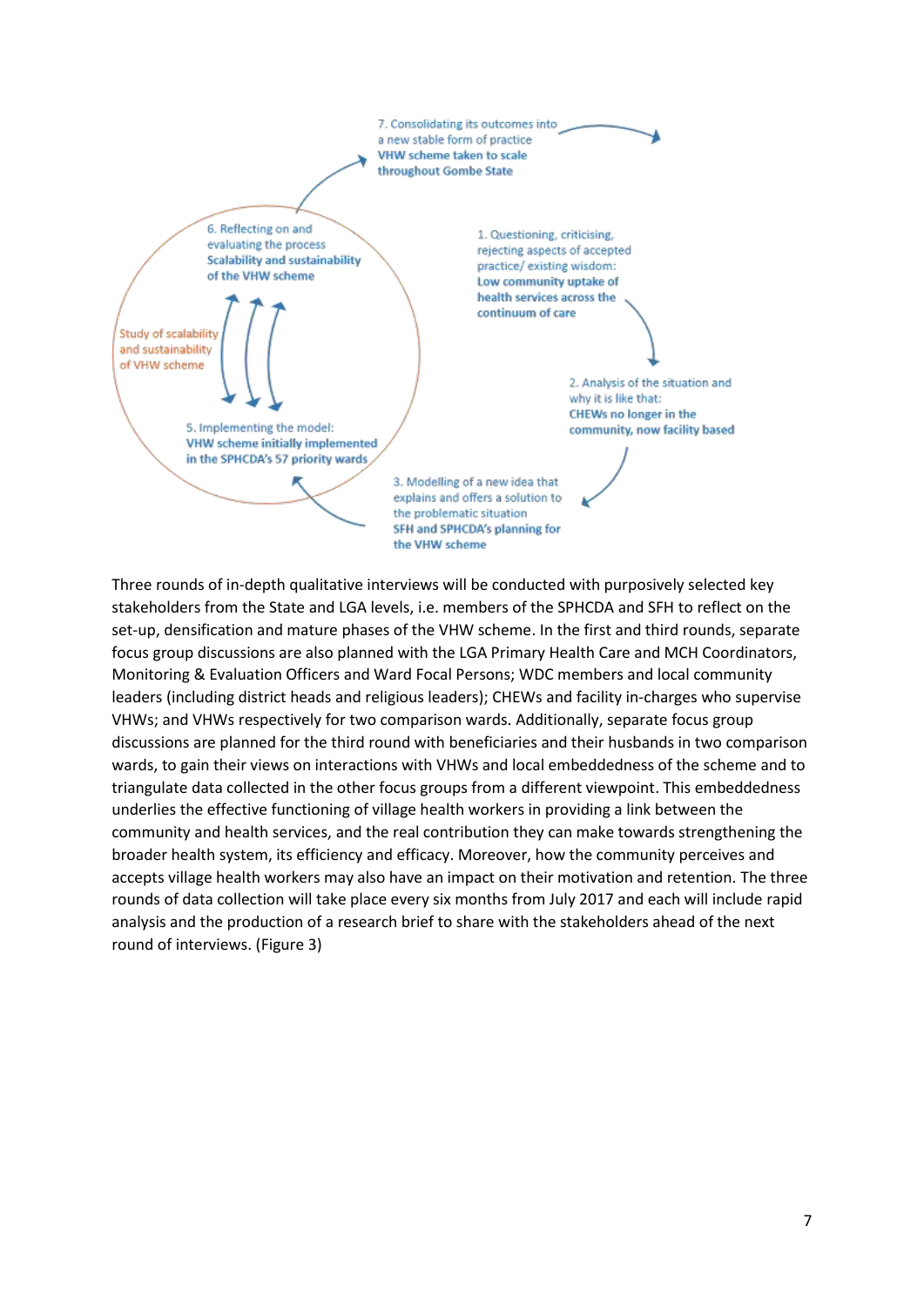Figure 3: Study cycle for scalability and sustainability study



In Round 1 interviewees will be invited to reflect back to the planning and setting up of the scheme as well as its current status. Using the elements under the six areas of sustainability, questions for Round 1 will be tailored to specific interviewees or groups of participants based on the elements shown in Table 1.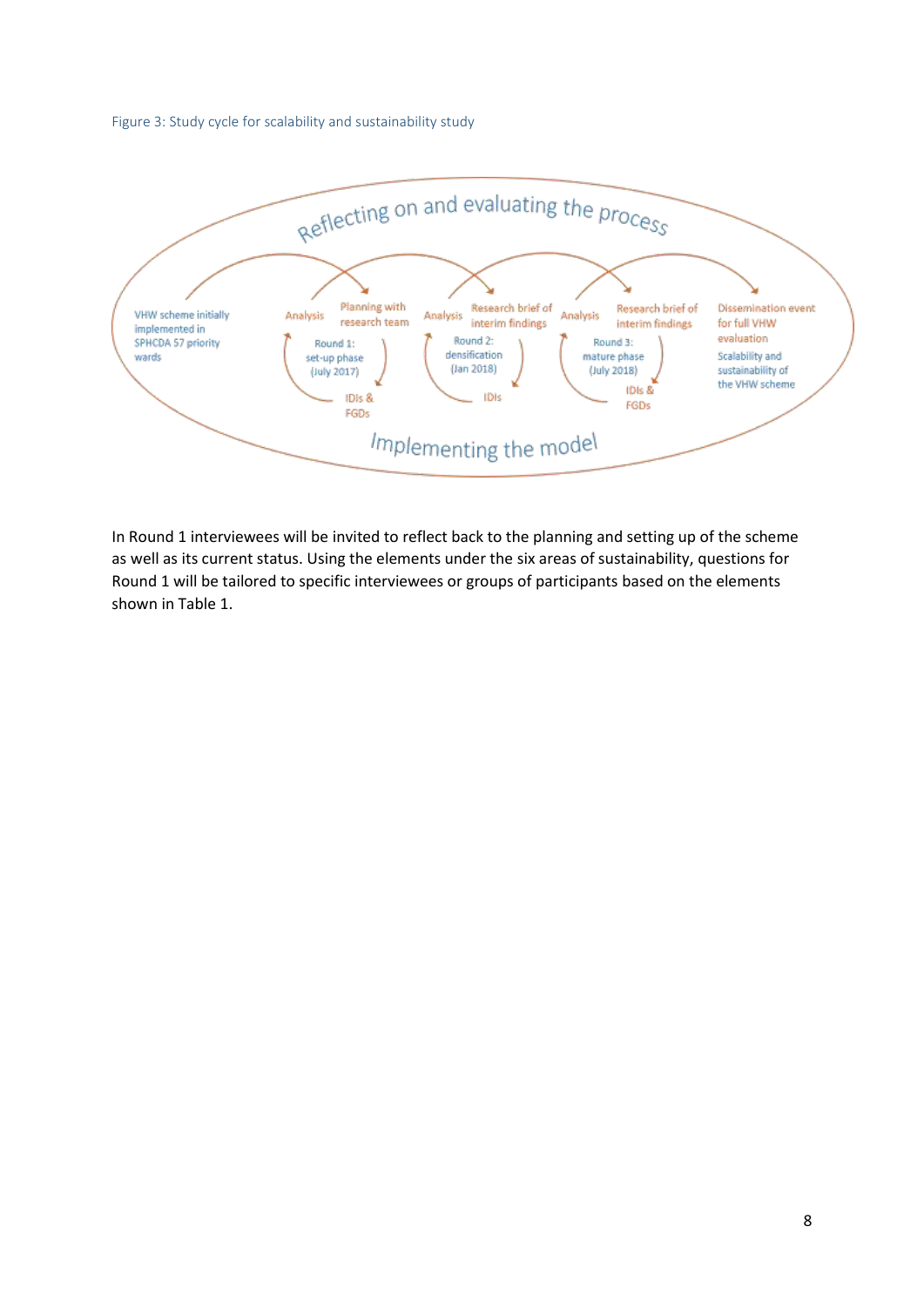| Table 1: Areas of sustainability and VHW scheme elements matched to participant groups |  |
|----------------------------------------------------------------------------------------|--|
|----------------------------------------------------------------------------------------|--|

| <b>Sustainability</b><br>domain                       | <b>Element</b>                                                                                                                                                                                                                                               | <b>Interview &amp; FGD participants</b>                                                          |
|-------------------------------------------------------|--------------------------------------------------------------------------------------------------------------------------------------------------------------------------------------------------------------------------------------------------------------|--------------------------------------------------------------------------------------------------|
| Innovation-<br>design for                             | Understanding whether sustainability was considered in the<br>design of the VHW scheme                                                                                                                                                                       | SFH/SPHCDA/Gates                                                                                 |
| sustainability                                        | Understanding whether implementation is as planned or has<br>changed                                                                                                                                                                                         | SFH/SPHCDA                                                                                       |
|                                                       | Recruiting, training and deployment of the planned number of<br>VHWs to provide an effective and efficient number of community<br>visits for pregnant women and new mothers                                                                                  | SFH/ SPHCDA/ WDC members                                                                         |
|                                                       | Understanding the activities that VHWs are undertaking and<br>whether they are doing them all, or doing any additional activities                                                                                                                            | SFH/ SPHCDA/ LGA officers/<br>WDCs/ CHEWs/ VHWs                                                  |
| <b>Financial &amp;</b><br>political<br>sustainability | Capturing implementation costs                                                                                                                                                                                                                               | SFH/SPHCDA                                                                                       |
| <b>Institutionalisation</b>                           | The extent to which VHWs are embedded within the primary<br>health care system                                                                                                                                                                               | SPHCDA/ SFH/ LGA officers/<br>WDC members/ CHEWs/<br><b>VHWs</b>                                 |
| <b>Organisational</b><br>capacity/                    | The extent to which VHWs are committed to the scheme and the<br>motivational and retention incentives available to them                                                                                                                                      | SFH/CHEWs/VHWs                                                                                   |
| <b>Programmatic</b><br>sustainability                 | Ensuring a reliable mechanism is in place for paying the monthly<br>stipend to VHWs in a timely manner                                                                                                                                                       | SFH/ SPHCDA/ VHWs                                                                                |
| <b>Routinisation in</b><br>health worker              | Monitoring the scheme regularly to track results and evaluate its<br>effectiveness                                                                                                                                                                           | SFH/LGA officers/SPHCDA/<br><b>WDC</b> members/ CHEWs                                            |
| practices                                             | Training sufficient CHEWs to supervise and train VHWs                                                                                                                                                                                                        | SPHCDA/ CHEWs/ VHWs                                                                              |
|                                                       | Ensuring VHWs receive regular supervision, support and training<br>updates                                                                                                                                                                                   | SFH/CHEWs/VHWs                                                                                   |
|                                                       | Ensuring each VHW has the job aids and medical supplies she<br>needs to carry out her work                                                                                                                                                                   | SFH/ SPHCDA/ CHEWs/ VHWs                                                                         |
| <b>Social</b><br>sustainability                       | Acceptance and use of the VHW scheme within the community                                                                                                                                                                                                    | SFH/WDC members including<br>community & religious<br>leaders/VHWs/beneficiaries<br>(in Round 3) |
|                                                       | The extent to which the SPHCDA and local community feel they<br>have ownership of the VHW scheme                                                                                                                                                             | SPHCDA/ WDC members<br>including community &<br>religious leaders/ beneficiaries<br>(in Round 3) |
| <b>Aid effectiveness</b>                              | The approaches taken by donors, government and implementers<br>regarding the aid effectiveness principles of country ownership<br>harmonisation, alignment, transparency and accountability,<br>predictability of donor funding and civil society engagement | SPHCDA/ SFH                                                                                      |

Some additional interviews will be conducted in the first round with staff from the Bill & Melinda Gates Foundation to capture a donor perspective on planning for scale-up and sustainability. For Rounds 2 and 3 the elements about which SFH and the SPHCDA are interviewed may change, depending on the progress made in implementation and the maturing of the VHW scheme. During these latter two rounds, any changes, adaptations and additions to elements of the scheme and the reasons the for them will also be investigated.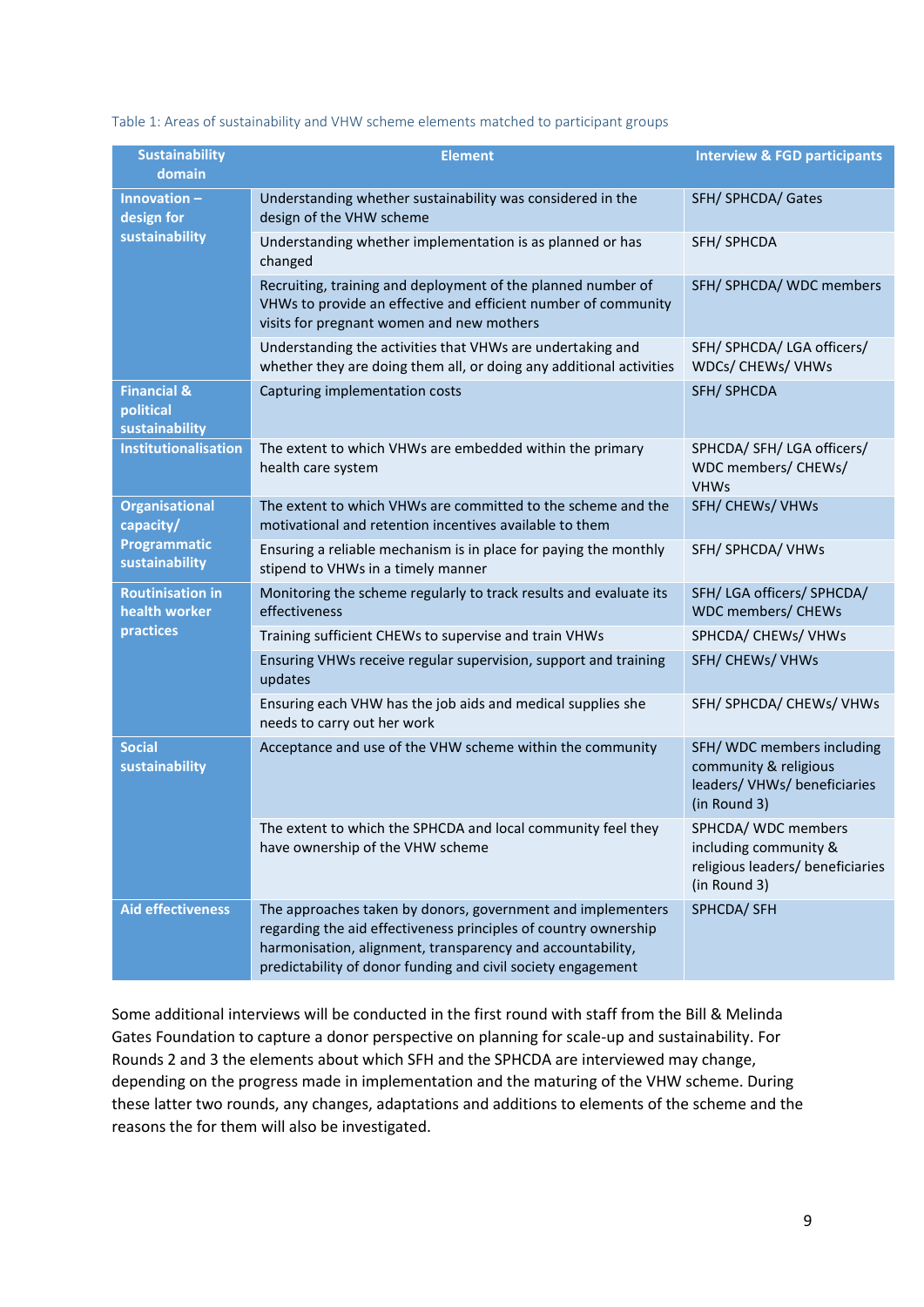The data collection team will consist of some members of the IDEAS team, staff from the SPHCDA and a group of field researchers based in Nigeria who specialise in qualitative data collection methods. All the researchers will attend a one-day training session ahead of the first round of data collection. During data collection, they will be supervised by the research lead, either in-person or through daily phone calls and emails.

## Validity and reliability of qualitative data

A combination of data triangulation methods will be used to ensure that the interview data are robust, well-developed and comprehensive. These will include: cross-data validity checking between members of the field research team present at an interview or focus group discussion; cross-data validity checking against the field notes of other interviews and focus group discussions; cross-data validity checking between interviews and quantitative data collected as part of the evaluation of the VHW scheme. Direct quotes will be checked against the sound recording, and in cases where permission to record the interview was not granted, with the interviewee. Where inconsistencies occur these will be taken as areas for deeper enquiry in future interviews.

## Participants

Ten participants for one-to-one interviews will be purposively selected from among key stakeholders in this programme, drawn from members of the Gombe SPHCDA and SFH staff and will be interviewed in each of the three rounds in July 2017, January 2018 and July 2018. A total of eight focus group discussions will also be conducted, four each in two wards during the first and third rounds of data collection (July 2017 and July 2018), with an additional four focus group discussions with beneficiaries and, separately, with their husbands in July 2018. The two wards will be chosen so that a comparison can be made of one ward in which implementation of the VHW scheme has been relatively smooth and one in which implementation been less straightforward. For the first round of data collection, these will be selected from the IDEAS 2016 Household Survey, based on the two LGAs with the most facility deliveries and the two LGAs with the fewest, to understand something of the health system context into which the scheme was introduced. From these four, one ward will be chosen from each category that is within a day's return journey from Gombe town. In each of these wards, separate focus group discussions will be held with the Local Government Area MCH coordinators and M&E officers; community representatives drawn from the ward development committees and religious leaders; PHC facility heads and CHEW supervisors and trainers; and VHWs. Figure 3 shows the stakeholder groups at each level of the VHW scheme from which a sample of interviewees will be selected. Additionally, one or two members of staff at the Bill & Melinda Gates Foundation, who work on its Nigeria programmes will be interviewed to gain insights for objectives 1 and 2 of this study; and in the third round, separate focus group discussions will be held with beneficiaries, women and their husbands.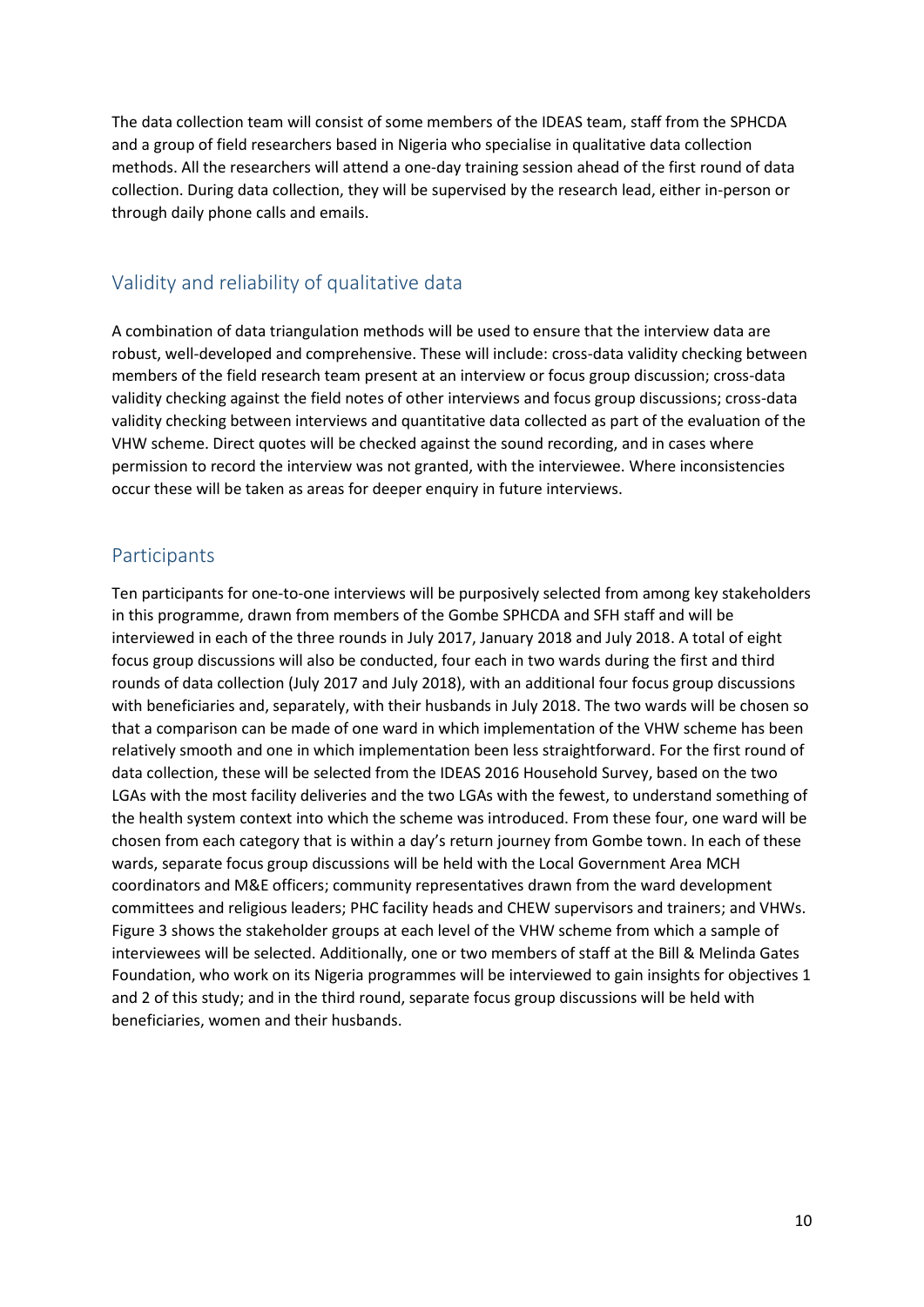



## Field methods and tools

### Tool design

For the interviews: an information sheet (Appendix 3) and a draft generic topic guide (Appendix 4), to prompt interviewers on the issues to be discussed during the course of each interview, will be prepared. These documents will be shared with the researchers at a face-to-face meeting/ training session to familiarise them with the purpose of the study and the types of information that might be relevant to it, as well as to gain their feedback before finalising the topic guide.

Field researchers will attend an orientation day prior to the first round of data collection, which will include a study familiarisation session as well as, checklists for gaining consent, interview and focus group facilitation skills, note-taking during the interviews, and writing up the field notes using a template, populated with headings for the focus areas for analysis. For the focus group discussions, distinct facilitator's guides will be developed to encourage each of the groups to explore areas relevant to their involvement and experience of the VHW scheme.

### Fieldwork in practice

The topic guide and facilitator's guides will be revised for each subsequent round of data collection to reflect findings from the previous round and any issues at are identified, when interim results are presented to key stakeholders, as important for further investigation. Questions will be adapted to suit the knowledge, understanding and experience participants have of the VHW Scheme and its implementation in Gombe.

Where possible, interviews will be conducted in English, in order to retain the nuances and vibrancy of the conversations. However, the research team will include local researchers with experience of conducting qualitative interviews and focus group discussions who are also fluent in Hausa, in order to ensure that the views of interviewees who prefer to speak Hausa are captured. Where participants give permission, interviews and focus group discussions will be recorded. Where permission is not given, field notes will be taken and any direct quotes used in writing up the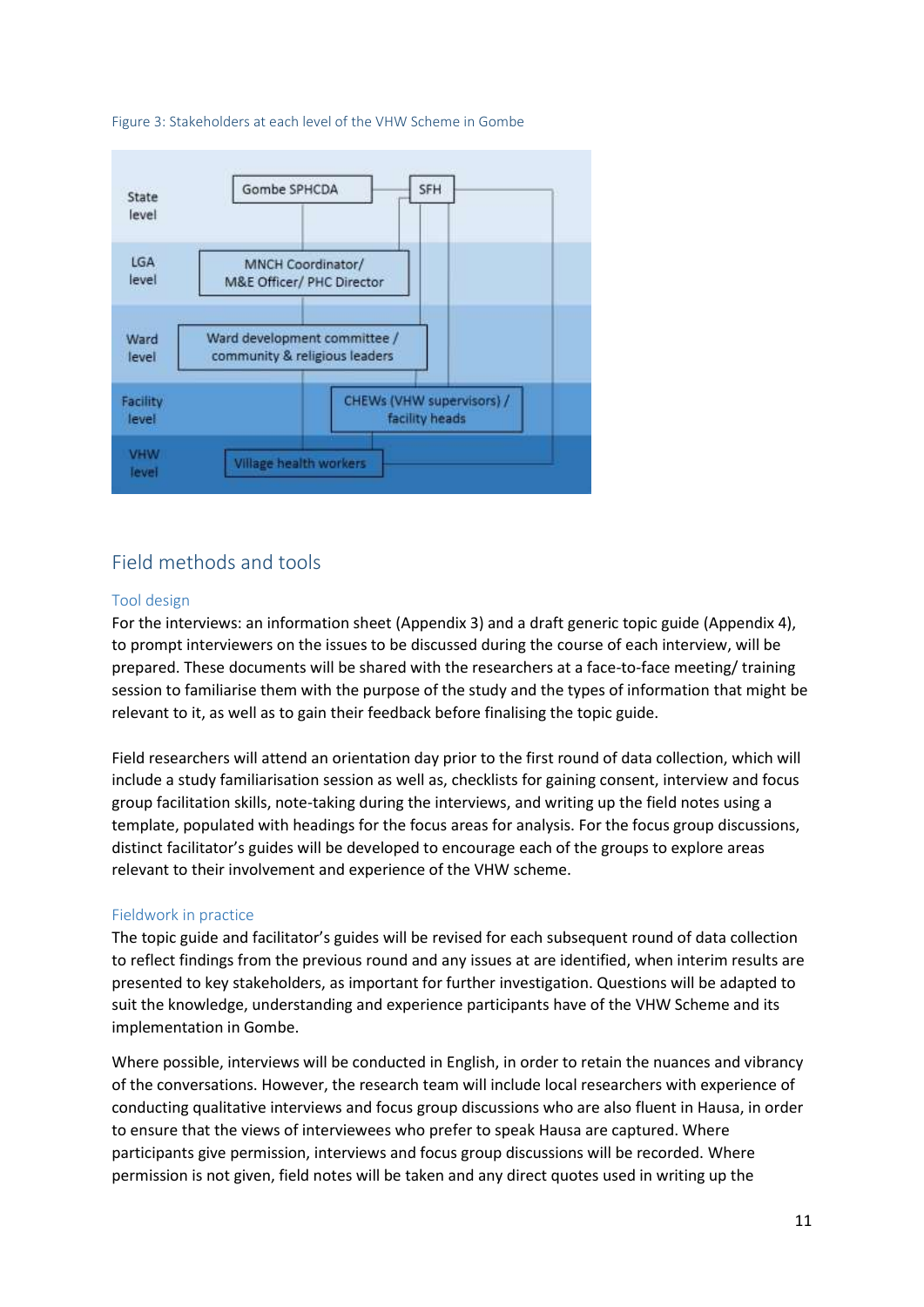analysis will be checked with the participant being quoted. The focus group discussions will be conducted by two interviewers; one to facilitate the discussion and one to take notes and observations.

### Data management

Data collection will take the form of expanded field notes, supported by recordings. Issues about data security and data management in the field will be discussed during the training sessions with researchers. At the end of each data collection period, the sound recordings, expanded field notes and scanned consent forms, will be transferred to and stored securely on the IDEAS passwordprotected shared online workspace. Each researcher is then responsible for deleting digital files from all other electronic devices.

## Data analysis

Field researchers are expected to write up field notes as soon as possible after each interview or focus group discussion, using a template based on the headings in the table at the beginning of the topic guide (Appendix 4) and this will form the basis of the analysis. These notes will be checked by the research lead on the same day as part of the supervision of the field work and any feedback on areas to be explored in later interviews will be fed back to the research team.

A rapid analysis of the data captured will be undertaken manually after each round using a framework based on the four areas of sustainability and correlating elements of the VHW scheme outlined in Table 1. The key points identified in the analysis will be shared with participants before the next round of data collection. It is anticipated that each round of interviews and focus group discussions will build on what was reflected in the previous round to construct a picture of how the VHW scheme develops and matures over time, highlighting challenges encountered and how they have been dealt with, as well as what has gone well.

## Study outputs

Ongoing results will be shared with key stakeholders during the lifetime of this study through one- or two-page research bulletins. The full results will be presented to the SPHCDA and key stakeholders within Gombe State at a dissemination event in Gombe, for all four components of the VHW Evaluation. A dissemination event will also be held in Abuja, for the National PHCDA, to contribute to planning for scaling up the VHW scheme more widely in Nigeria. Furthermore, to reach an international audience of funders, implementers and researchers, a peer-reviewed paper is planned and opportunities to present the findings at an international conference will be identified in due course.

## Ensuring ethics and quality in practice

Ethical approval will be sought from the London School of Hygiene & Tropical Medicine's Research Ethics Committee and Research Ethical Committee of the Gombe State Ministry of Health.

At the end of the study, it is unlikely that it will be possible to make the expanded field notes available through open access, because it is doubtful that participants of the in-depth interviews can be anonymised sufficiently, given the small number of stakeholders from SFH and the SPHCDA.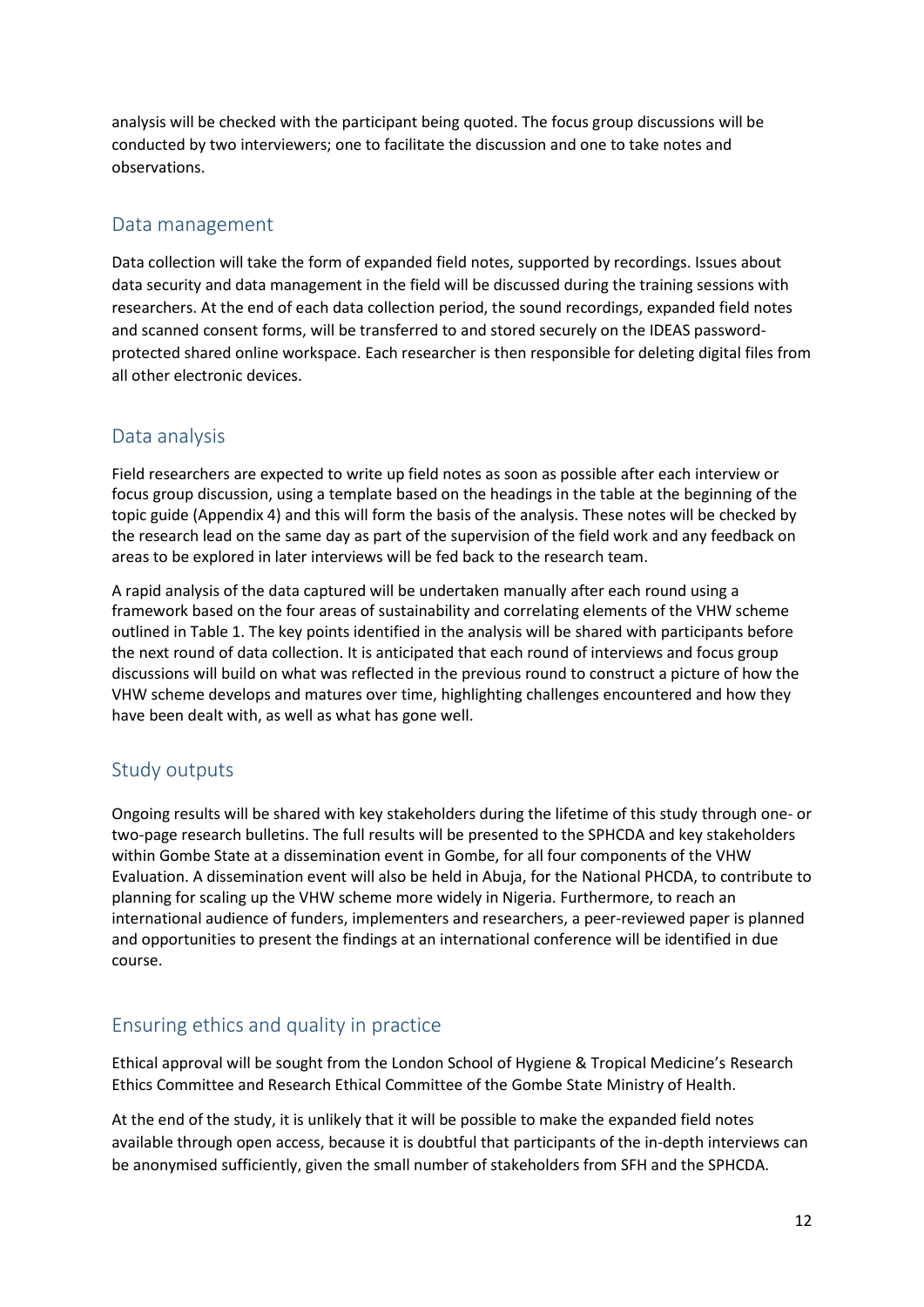At the beginning of any interview or focus group discussion the purpose of the research will be explained to the participants, the steps that will be taken to protect their anonymity, how the interview will be recorded, how the material will be used and stored and that there will be no consequences if they choose not to be interviewed. On this basis, participants' written informed consent will be sought. Appendix 2 shows the consent form template. Participants will also be given an information sheet explaining the purpose of the study. If it is necessary to conduct any interviews by phone or skype, participants will be sent the information sheet in advance and informed consent will be sought by email or will be included as a direct question at the beginning of the interview recording.

## Timeline

|                                                 |                                                   | 2017 |                |                |    | 2018 |    |    |    |
|-------------------------------------------------|---------------------------------------------------|------|----------------|----------------|----|------|----|----|----|
|                                                 |                                                   | Q1   | Q <sub>2</sub> | Q <sub>3</sub> | Q4 | Q1   | Q2 | Q3 | Q4 |
| Develop documentation                           |                                                   |      |                |                |    |      |    |    |    |
| Study orientation and finalising of topic guide |                                                   |      |                |                |    |      |    |    |    |
| Round 1                                         | Interviews and focus group discussions to capture |      |                |                |    |      |    |    |    |
|                                                 | start-up phase                                    |      |                |                |    |      |    |    |    |
|                                                 | Rapid analysis of findings                        |      |                |                |    |      |    |    |    |
|                                                 | Interim feedback to key stakeholders              |      |                |                |    |      |    |    |    |
| Round 2                                         | Interviews to capture densification               |      |                |                |    |      |    |    |    |
|                                                 | Rapid analysis of findings                        |      |                |                |    |      |    |    |    |
|                                                 | Interim feedback to key stakeholders              |      |                |                |    |      |    |    |    |
| Round 3                                         | Interviews and focus group discussions to capture |      |                |                |    |      |    |    |    |
|                                                 | the mature phase of the scheme                    |      |                |                |    |      |    |    |    |
|                                                 | Full analysis of findings                         |      |                |                |    |      |    |    |    |
|                                                 | Full feedback key stakeholders                    |      |                |                |    |      |    |    |    |
|                                                 | Write up and broader dissemination of findings    |      |                |                |    |      |    |    |    |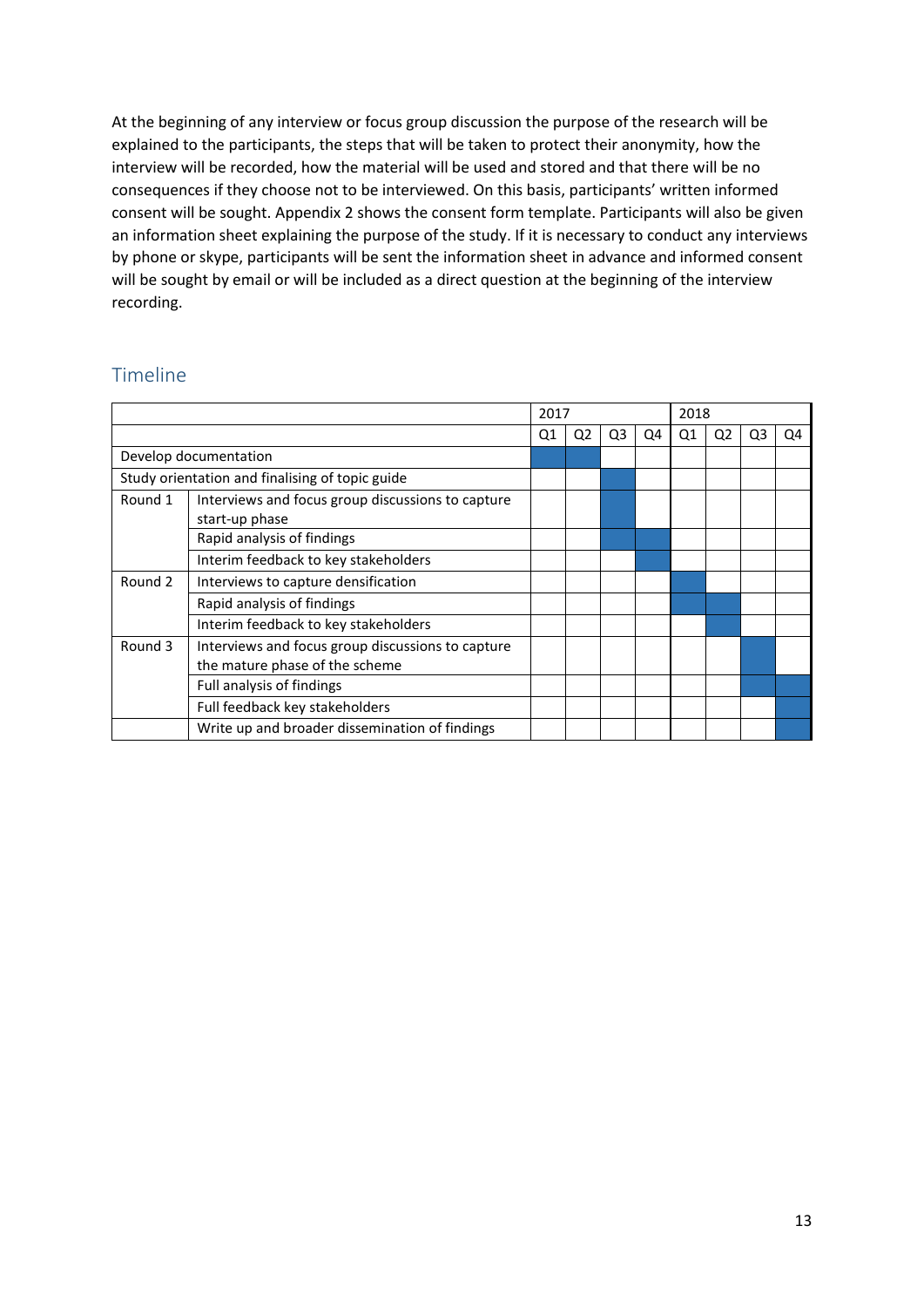## Appendices

## Appendix 1: Attributes of scale-up<sup>5</sup>

1

| Relevant & important     | Addresses important and/or visible health problems/needs                  |
|--------------------------|---------------------------------------------------------------------------|
| Effective & advantageous | Impacts positively on communities' health                                 |
|                          |                                                                           |
|                          |                                                                           |
|                          | Has a comparative advantage over other innovations                        |
| Observable benefits      | Benefits and health impacts are visible                                   |
|                          | Benefits are easily demonstrated through evidence                         |
| Acceptable to health     | Culturally acceptable to sociocultural norms, religions, language, health |
| workers & communities    | beliefs and practices                                                     |
|                          | Appropriately branded using ideas and language meaningful to users        |
|                          | Seen as being owned by communities                                        |
|                          | Works with existing community structures and actors including village     |
|                          | committees and traditional birth attendants                               |
|                          | Benefits and incentivises health workers                                  |
|                          | Does not burden health workers by adding to their workload or making      |
|                          | them more accountable for failure                                         |
| Simple & low cost        | Simple/convenient to use and easily understood by health workers and      |
|                          | communities                                                               |
|                          | Low cost to implement at scale and/or cost effective                      |
|                          | Low human resource inputs required                                        |
|                          | Places no/minimal cost burden on user communities                         |
| Aligned & harmonised     | Builds on and aligns with existing government health systems              |
|                          | Addresses needs/fills gaps in government health programmes                |
|                          | Coordinates with other donor programmes                                   |
| Adaptable                | Adaptable to different geographical, socioeconomic and cultural contexts  |
|                          | Adaptable to different health systems contexts                            |
| Sustainable              | Avoids/has low recurrent costs                                            |
|                          | Includes local income generating schemes                                  |

<sup>5</sup> This framework is based on 150 interviews reflecting on scaling-up health innovations in three low- and middle-income countries (Spicer N, Bhattacharya D, Dimka R, et al. *'Scaling up is a craft not a science': Catalysing scale-up of health innovations in Ethiopia, India and Nigeria.* Social Science & Medicine, 2014. 121:30-38. <http://dx.doi.org/10.1016/j.socscimed.2014.09.046> )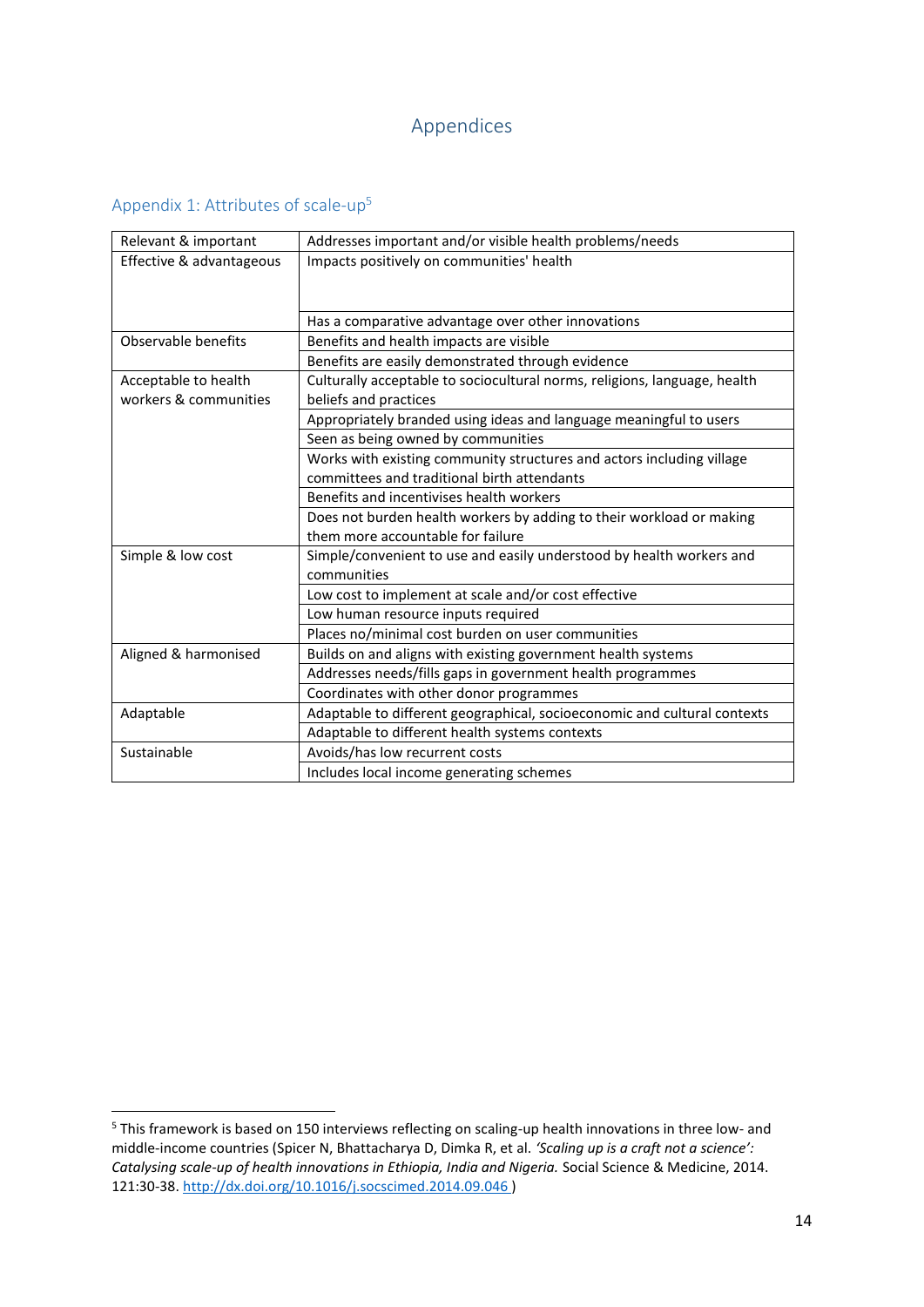Appendix 2: Consent form template



# IDEAS: Study of the scalability and sustainability of the Village Health Worker scheme - Consent form

## **Please tick all boxes that apply:**

| I have been given a clear overview of the study                                                                                                                                                                                                      |  |
|------------------------------------------------------------------------------------------------------------------------------------------------------------------------------------------------------------------------------------------------------|--|
| I am happy for you to write about what I have said during our interview on the<br>understanding that you will not reveal my identify in any study outputs                                                                                            |  |
| I am happy for the interview to be sound recorded                                                                                                                                                                                                    |  |
| I am happy for you to include quotations from this interview in publications,<br>reports, web pages and other research outputs                                                                                                                       |  |
| I am happy for the information collected in our interview to be transferred to<br>London, UK                                                                                                                                                         |  |
| I am happy for the notes of this interview to be archived (anonymously) on a<br>secure server at LSHTM                                                                                                                                               |  |
| I am happy for the notes of this interview to be shared with other<br>authenticated researchers, if they agree to preserve the confidentiality of<br>information as requested in this form                                                           |  |
| I am happy for authenticated researchers, to include quotations from this<br>interview in publications, reports, web pages, and other research outputs, if<br>they agree to preserve the confidentiality of information as requested in this<br>form |  |
| I am willing to be interviewed                                                                                                                                                                                                                       |  |

### **Interviewee**

**Name (in BLOCK CAPITALS):**

Signature: Date: Date: Date: Date: Date: Date: Date: Date: Date: Date: Date: Date: Date: Date: Date: Date: Date: Date: Date: Date: Date: Date: Date: Date: Date: Date: Date: Date: Date: Date: Date: Date: Date: Date: Date: D

**Researcher** 

**Name (in BLOCK CAPITALS):**

Signature: Date: Date: Date: Date: Date: Date: Date: Date: Date: Date: Date: Date: Date: Date: Date: Date: Date: Date: Date: Date: Date: Date: Date: Date: Date: Date: Date: Date: Date: Date: Date: Date: Date: Date: Date: D

**London School of Hygiene & Tropical Medicine Ethics Ref: 14284**

**National Health Research Ethics Committee of Nigeria Approval Number: NHREC/01/01/2007-17/08/2017 (from 17/08/2017 to 16/08/2018)**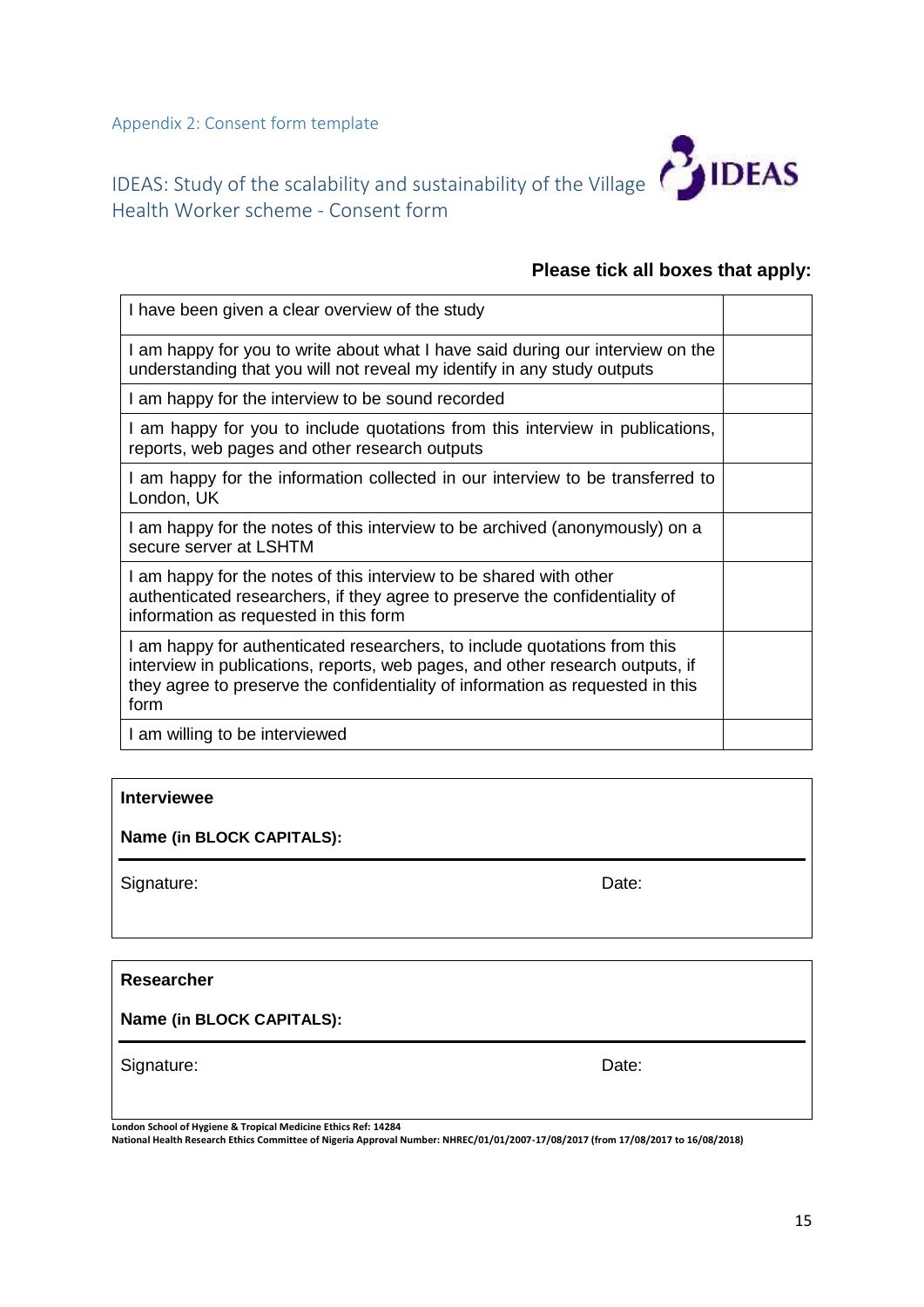## Appendix 3: Information sheet for participants Qualitative study of the prospective scalability and sustainability of the Village Health Worker Scheme in Gombe State



The Village Health Worker (VHW) scheme is a component of a body of work carried out on behalf of the Gombe State Primary Health Care Development Agency, in partnership with Society for Family Health, PACT, Champions for Change, Evidence for Action and IDEAS.

This is a qualitative study to understand the factors that would contribute to making the VHW scheme sustainable at scale, within Gombe and potentially throughout Nigeria, in order to inform the Gombe State Primary Health Care Development Agency, the National Primary Health Care Development Agency and a wider international audience of donors, implementers and researchers.

The study will:

- assess the attributes of the VHW scheme that make it scalable and foster its sustainability;
- identify the factors within the broader health system, socio-economic and geographical contexts, that enable and inhibit its sustainability and scale-up and how those barriers might be overcome;
- assess the critical factors that motivate and help to retain village health workers in the longer term;
- make recommendations to the State Primary Health Care Development Agency, and ultimately to federal government, on the scalability and sustainability of the.

This study is one part of a four-part research agenda to evaluate the VHW scheme. The other parts will estimate its effectiveness; analyse routine monitoring data and evaluate the cost of the scheme.

It is being conducted by the IDEAS project team at the London School of Hygiene & Tropical Medicine and funded by the Bill & Melinda Gates Foundation. IDEAS aims to improve the health and survival of mothers and babies through generating evidence to inform policy and practice.

We invite you to take part in the study by participating in a qualitative interview to capture your thoughts and experience of the VHW scheme and the factors that might contribute to, or inhibit its scale-up within the rest of Gombe State and its continued implementation in the longer term, which we refer to as sustainability.

The interview will last no more than one hour. Before your interview begins, the researcher will explain the sorts of questions they will be asking you. With your permission, they will record the interview. If you do not give permission for the interview to be recorded, the researcher will take notes. Your name will not be used in naming the audio file or on the transcript of your interview, but because we are conducting a limited number of interviews specifically on the VHW scheme in Gombe State, we cannot guarantee that it will be possible to maintain your complete anonymity when writing up the study findings. However, we will not use your name or the names the specific LGA and ward where you work or live. In addition, we will only refer to your role in general terms and we will always check with you before using a quote from your interview. The reseacher will not discuss you or your interview with anyone outside the research team for this study.

The information (data) you provide will be stored on a secure server in London to which only the research team has access. Researchers will ensure that once stored there, files are deleted from all other devices. When we have completed the analysis, the data will be transferred to the LSHTM secure server, accessible only to the lead researcher for this study and the LSHTM Data Manager. The data may be shared with other authenticated researchers who have a valid reason for accessing the data and who will be bound by the same rules of confidentiality. We will consider any request to access the data on individual merit.

If you wish to discuss any concerns about participating in this study, please contact: Dr Nasir Umar, the Nigeria Country Co-ordinator for IDEAS: +2348102474488, or Dr Yashua Alkali Hamza, who is coordinating the local research team for this study: +2348056494362

If you prefer not to take part in this study, or if you would like to withdraw at any time you are free to do so, without any consequences.

Thank you for your interest.

Ms Deepthi Wickremasinghe (Lead researcher for this study and member of the IDEAS project team)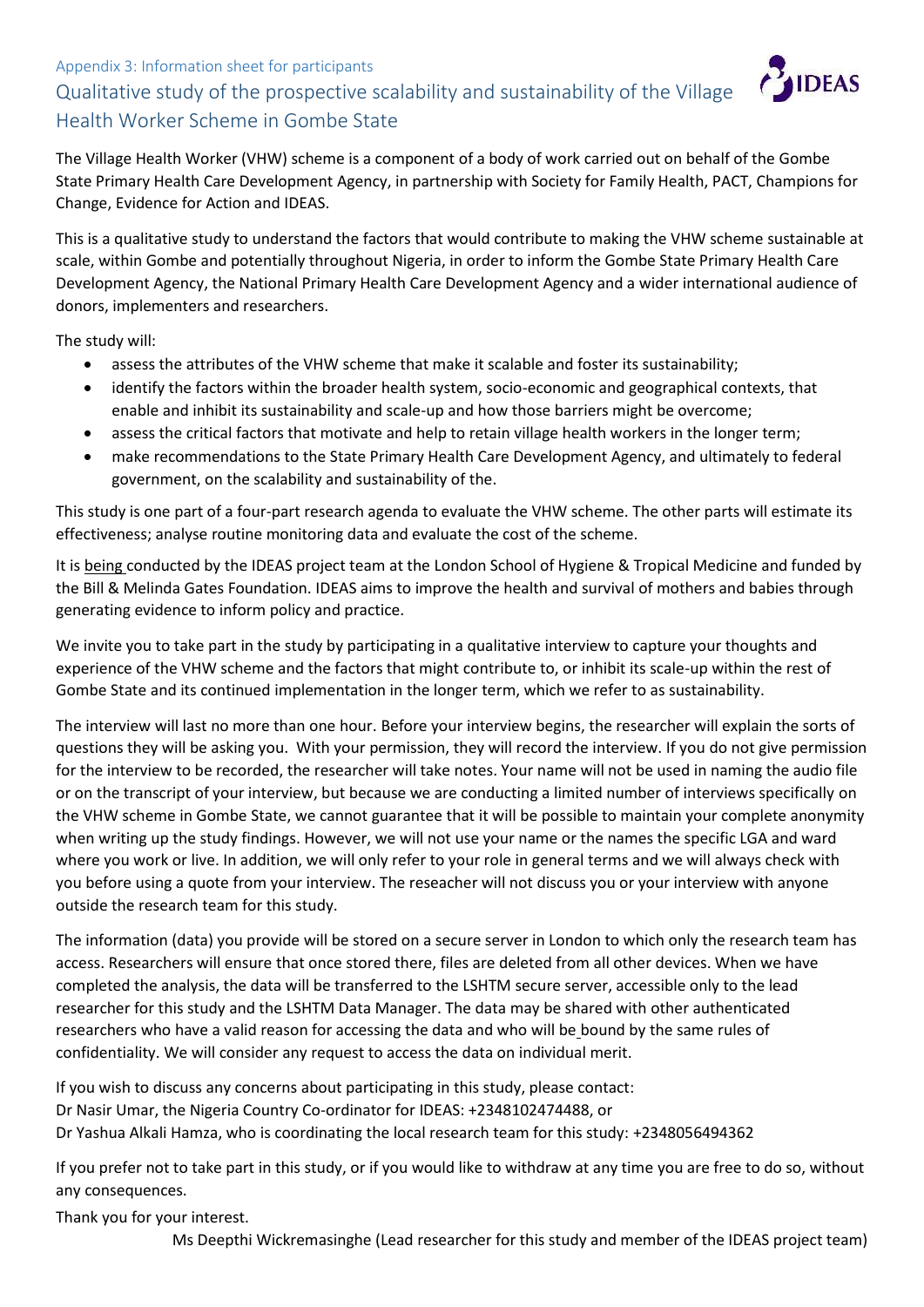Appendix 4: Draft generic topic guide

## Generic topic guide – VHW study – DRAFT

| <b>SUSTAINABILITY</b><br><b>DOMAIN</b> | <b>DESCRIPTION</b>                                     | <b>ACTIONS</b>                                                                                                                                 | <b>CONTEXT</b>                                                        |
|----------------------------------------|--------------------------------------------------------|------------------------------------------------------------------------------------------------------------------------------------------------|-----------------------------------------------------------------------|
|                                        | In which ways has<br>the innovation been<br>sustained? | What actions are taken<br>to achieve<br>sustainability?<br>Which actors are<br>performing these<br>actions?<br>Have actions been<br>effective? | Enabling contextual<br>factors?<br>Undermining<br>contextual factors? |
| Overall sustainability                 |                                                        |                                                                                                                                                |                                                                       |
| Decision making to                     |                                                        |                                                                                                                                                |                                                                       |
| scale-up and sustain                   |                                                        |                                                                                                                                                |                                                                       |
| innovation                             |                                                        |                                                                                                                                                |                                                                       |
| Innovation design                      |                                                        |                                                                                                                                                |                                                                       |
| Financial & political                  |                                                        |                                                                                                                                                |                                                                       |
| Institutionalisation                   |                                                        |                                                                                                                                                |                                                                       |
| Organisation capacity                  |                                                        |                                                                                                                                                |                                                                       |
| Routinisation                          |                                                        |                                                                                                                                                |                                                                       |
| Social sustainability                  |                                                        |                                                                                                                                                |                                                                       |
| Aid effectiveness                      |                                                        |                                                                                                                                                |                                                                       |

Overview of VHW implementation

#### **DESCRIPTION**

Has **implementation** of the village health worker scheme gone according to plan? (in terms of

recruitment, training, deployment, supervision, tasks covered, incentive scheme, monitoring)

What has been particularly **effective**?

Have there been any **challenges**, and if so what?

### **ACTIONS**

Did the scheme have to be **adapted or changed** in any way? If yes, how were any challenges overcome?

**Who** was involved in making those changes?

Were they only implemented in one or two wards, or across all 57?

How might those variations be accommodated when the scheme is scaled to the rest of the Gombe State?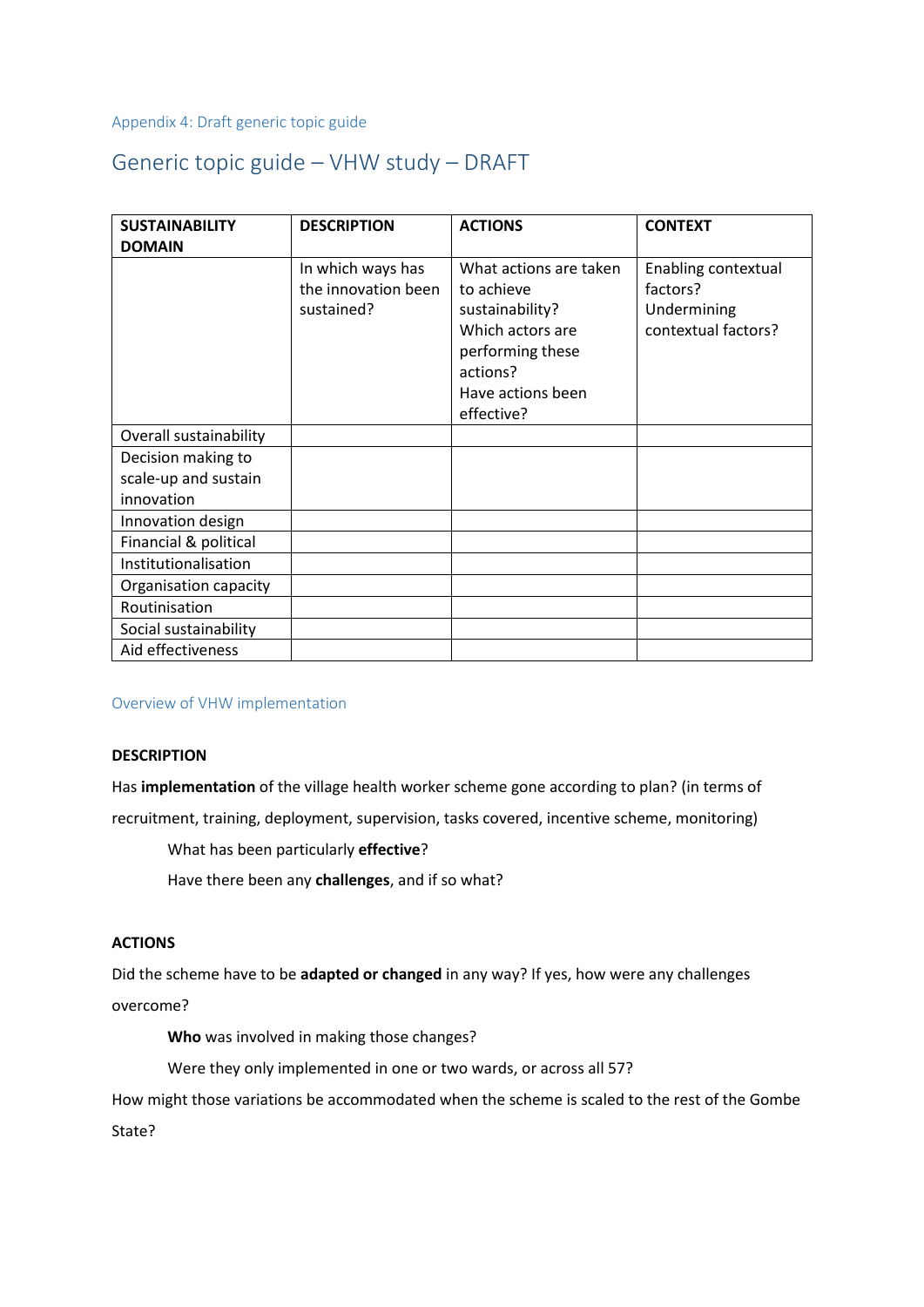#### Overall sustainability of the VHW scheme

#### **DESCRIPTION**

Is the VHW scheme sustainable? In what ways? How long is it expected to be sustained?

#### **ACTIONS**

What key **actions** have fostered innovation sustainability?

Which **actors** performed/perform those actions?

Have these actions been **effective**?

How was the **decision** made to sustain the innovation?

What were the key **factors** influencing the decision to sustain the innovation? [probe – was

evidence of cost/cost effectiveness a part of the decision making?]

Who were the main **actors** influencing the decision?

#### **CONTEXT**

What are the main factors in the northeast Nigerian **context** enabling and undermining innovation sustainability?

Were **actions** taken to overcome any barriers?

#### Decision making

How was the decision made to adopt and sustain the innovation at scale?

Who were the main **actors** influencing the decision? [Probe – individuals and organisations] What were the main **factors** influencing the decision? [probe – generation and presentation of evidence; government involvement in project; effective policy advocacy; support from champions and other organisations; scale-up was integrated within project design]

Did the **country context** influence the decision to adopt and sustain the innovation at scale? [probe – health and other development priorities; governance – how governments make policy decisions; influence of development agencies, civil society and other policy actors]

#### Innovation - design for sustainability

#### **DESCRIPTION**

Is the innovation designed to be sustainable? In what ways? [ probe – use table?]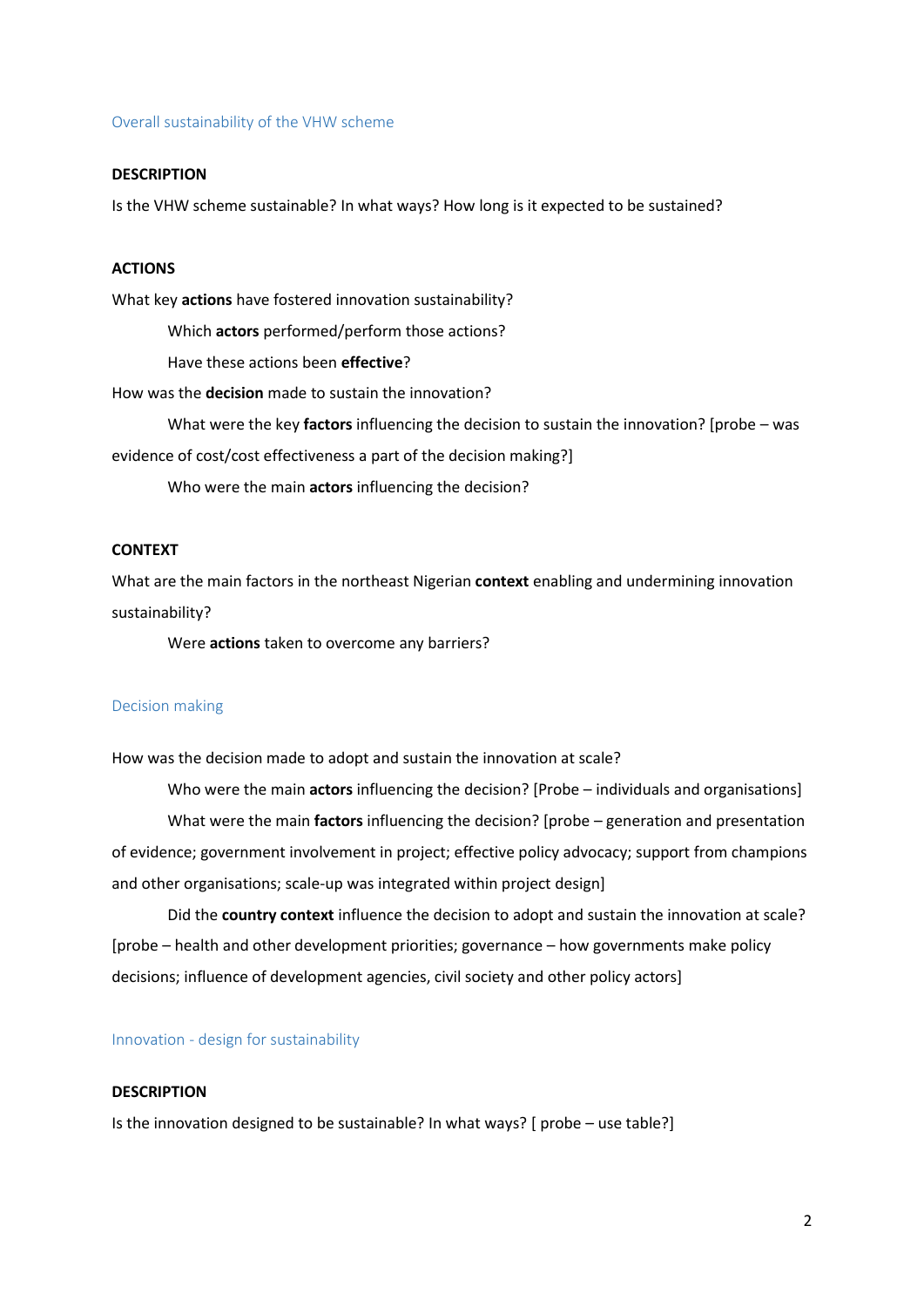| Relevant & important     | Addresses important and/or visible health problems/needs                  |
|--------------------------|---------------------------------------------------------------------------|
| Effective & advantageous | Impacts positively on communities' health                                 |
|                          | Has a comparative advantage over other innovations                        |
| Observable benefits      | Benefits and health impacts are visible                                   |
|                          | Benefits are easily demonstrated through evidence                         |
| Acceptable to health     | Culturally acceptable to sociocultural norms, religions, language, health |
| workers & communities    | beliefs and practices                                                     |
|                          | Appropriately branded using ideas and language meaningful to users        |
|                          | Seen as being owned by communities                                        |
|                          | Works with existing community structures and actors including village     |
|                          | committees and traditional birth attendants                               |
|                          | Benefits and incentivises health workers                                  |
|                          | Does not burden health workers by adding to their workload or making      |
|                          | them more accountable for failure                                         |
| Simple & low cost        | Simple/convenient to use and easily understood by health workers and      |
|                          | communities                                                               |
|                          | Low cost to implement at scale                                            |
|                          | Low human resource inputs required                                        |
|                          | Places no/minimal cost burden on user communities                         |
| Aligned & harmonised     | Builds on and aligns with existing government health systems              |
|                          | Addresses needs/fills gaps in government health programmes                |
|                          | Coordinates with other donor programmes                                   |
| Adaptable                | Adaptable to different geographical, socioeconomic and cultural contexts  |
|                          | Adaptable to different health systems contexts                            |
| Sustainable              | Avoids/has low recurrent costs                                            |
|                          | Includes local income generating schemes                                  |

#### **ACTIONS**

What **actions** were/are being taken to help ensure the innovation is designed to be sustainable?

Was evidence generated to support decision making? [probe – impacts evidence;

operational evidence; cost evidence; other]

Which **actors** performed/perform those actions?

Have these actions been **effective**? How?

#### **CONTEXT**

Are there **contextual** factors making it more of less difficult to design the innovation for

sustainability?

Were **actions** taken to overcome any barriers?

#### Financial and political sustainability

#### **DESCRIPTION**

What **financing model** has been/will be adopted to support the continuation of the innovation?

[probe – government budgets; private sector investment; donor support; local income generation]

Which **actors** are providing sustainable financing?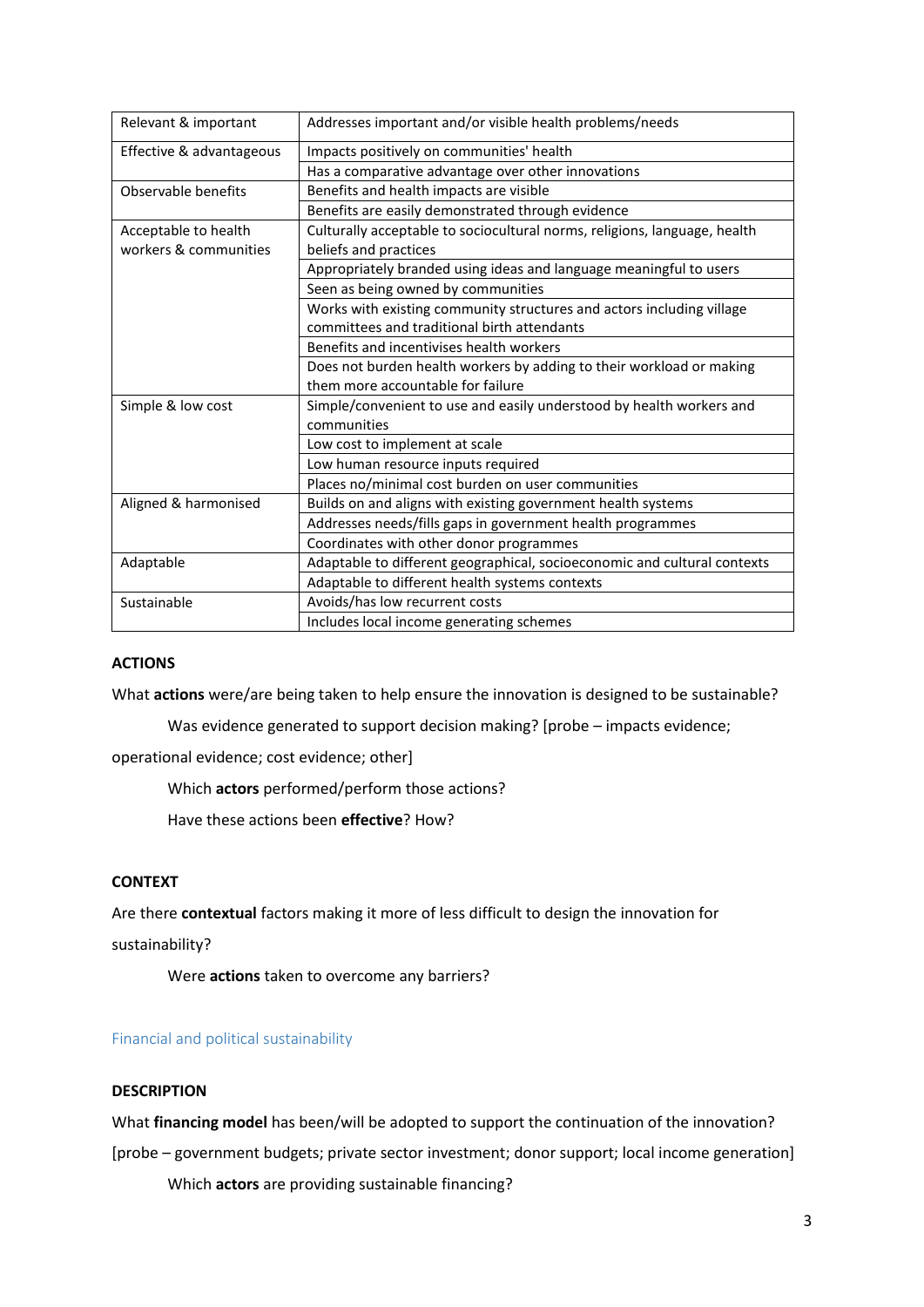What are the **strengths and limitations** of the model?

Is government able to financially sustain the innovation **without donor support**?

Is there **sustainable political support** for longer-term financing for the innovation?

Which **actors** support the sustainability of the innovation?

#### **ACTIONS**

What **actions** enabled/are enabling political support and financial sustainability of the innovation to be achieved?

Which **actors** performed/perform those actions?

Have these actions been **effective**?

Have mechanisms been put in place for ensuring the sustained flow of finances to ground?

#### **CONTEXT**

Are there **adequate** and **predictable** financial resources in the country context?

Were **actions** taken to overcome any barriers?

#### Institutionalisation

#### **DESCRIPTION**

Has the innovation been **embedded in country institutions** – health policies; health systems; health services? [probe – legal, regulatory, budgetary frameworks; routine information systems; logistics and supply chains; human resources systems, monitoring]

#### **ACTIONS**

What **actions** enabled/are enabling the innovation to be embedded within country institutions? Which **actors** performed/perform those actions? Have these actions been **effective**?

#### **CONTEXT**

Are country institutions supportive or undermining of the introduction of the innovation? Which aspects? How? [probe – legal, regulatory, budgetary frameworks; routine information systems; logistics and supply chains; human resources systems]

Were **actions** taken to overcome any barriers?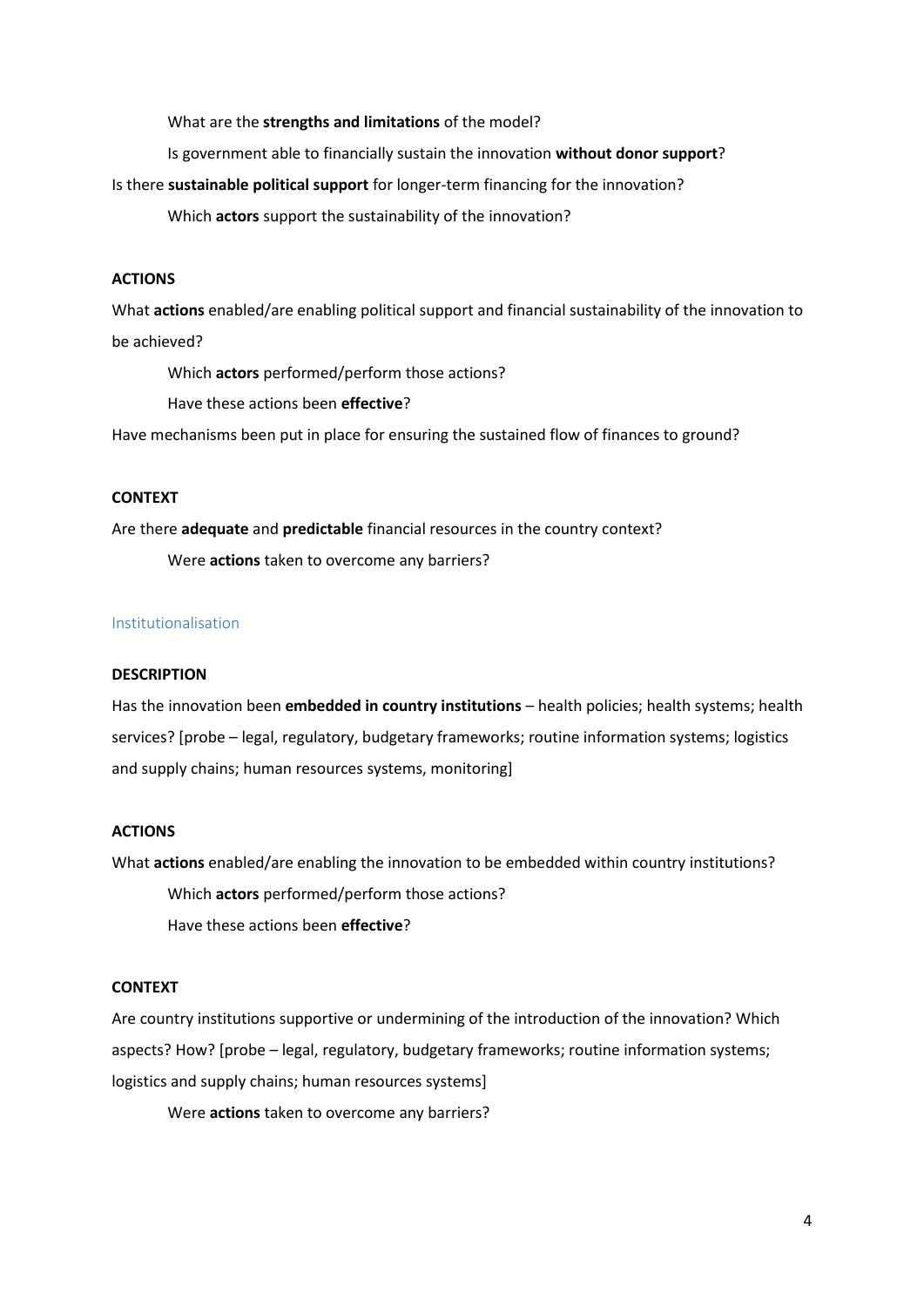#### Organisational capacity / programmatic sustainability

#### **CONTEXT**

Does the health system have **sufficient capacity** to sustain the innovation? [probe – governance; financial systems; logistics and supply chains; information systems; human resources] Are there **weaknesses** in the health system than make it difficult to sustain the innovation? Were **actions** taken/will actions be taken to overcome any weaknesses?

#### **ACTIONS**

Have **actions** been taken/will actions be taken to strengthen aspects of the health system to enable the innovation to be sustained?

Which **actors** performed/perform those actions? Have these actions been **effective**? How?

#### Routinisation in health worker practices

#### **DESCRIPTION**

Have VHWs been adopted as part of routine practices within the health system?

What incentivised HWs to **adopt** the innovation?

What incentivises HWs to continue to use the innovation within their **routine practices**? [probe - supervision, support and training updates; low effort to learn, use and remember; 'fun' and 'pleasurable' to use; gives HW a sense of agency and control; helps HW perform their roles; increasing HW status and ability to persuade others; improves HW pride and awareness of their effective performance]

#### **ACTIONS**

What **actions** have been taken/will be taken to encourage health workers to use the innovation within their routine practices?

Which **actors** performed/perform those actions? Have these actions been **effective**? How?

#### **CONTEXT**

Are there **contextual** factors enabling or undermining health workers adopting the innovation within their routine practices? [probe – economic factors; geographical factors; sociocultural factors influencing HW behaviour]

Were **actions** taken to overcome any barriers?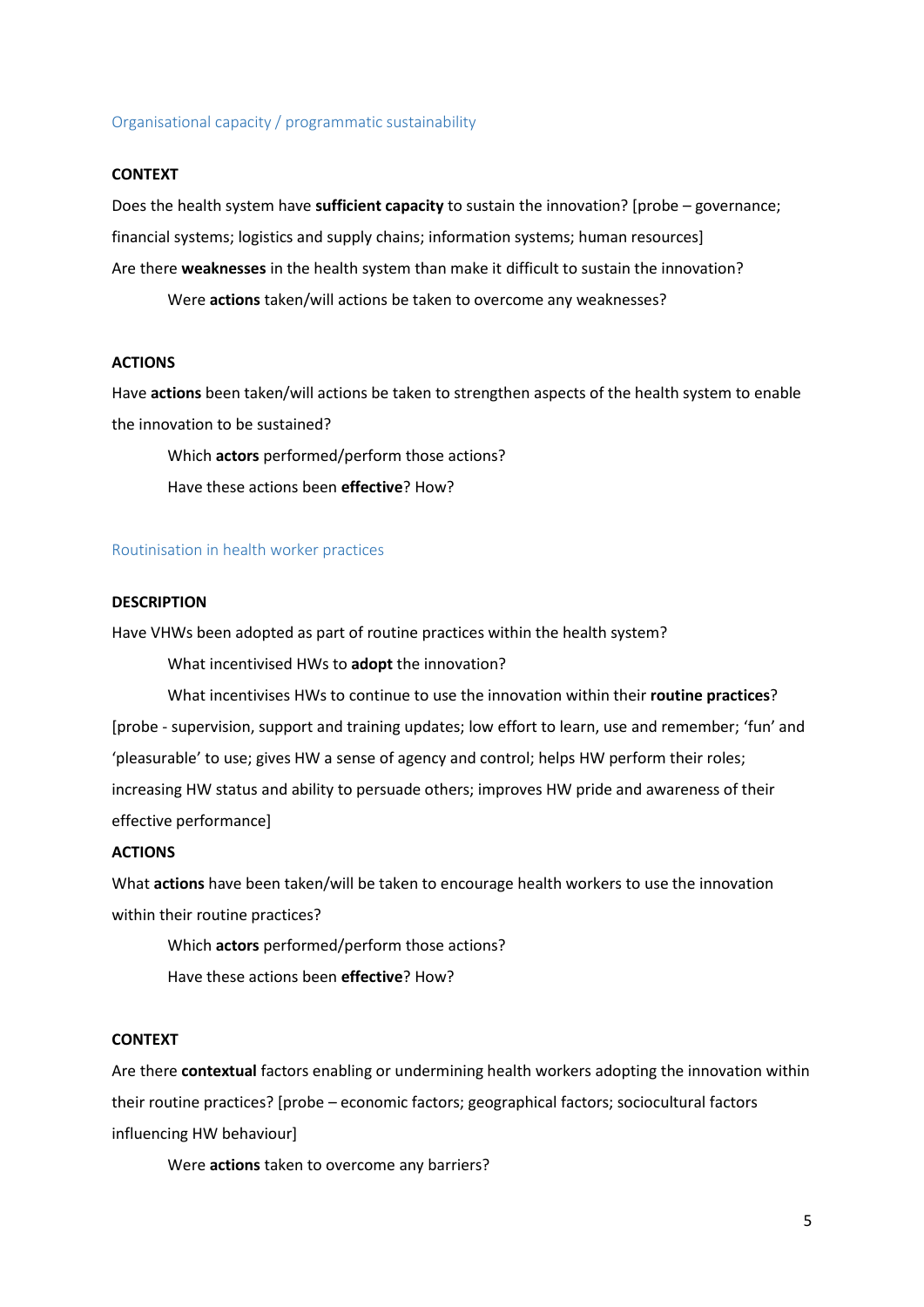#### Social sustainability

#### **DESCRIPTION**

Is there longer term acceptance of and demand for the innovation from beneficiary communities? Are community structures and leaders supportive of the innovation? Is there community ownership of the innovation?

#### **ACTIONS**

Have **actions** been taken/will actions be taken to foster acceptance, demand and ownership from beneficiary communities and support from community structures and leaders?

Which **actors** performed/perform those actions? [probe – actions to involve communities/community structures and leaders in designing and implementing the innovation?] Have these actions been **effective**? How?

#### **CONTEXT**

Does the sociocultural **context** enable or undermine communities' acceptance of and demand for the innovation?

Were **actions** taken to overcome any barriers?

#### Aid effectiveness – behaviour of donors, government and implementers

How should **donors** behave (what approaches should they take) to foster scale-up and sustainability of externally funded innovations?

Probe –

Coordination – harmonisation and alignment and embracing country coordination

mechanisms

Embracing country ownership including using existing country systems

Predictability of donor funding

Transparency and accountability

How should **governments** behave (what approaches should they take) to foster scale-up and sustainability of externally funded innovations?

Probe –